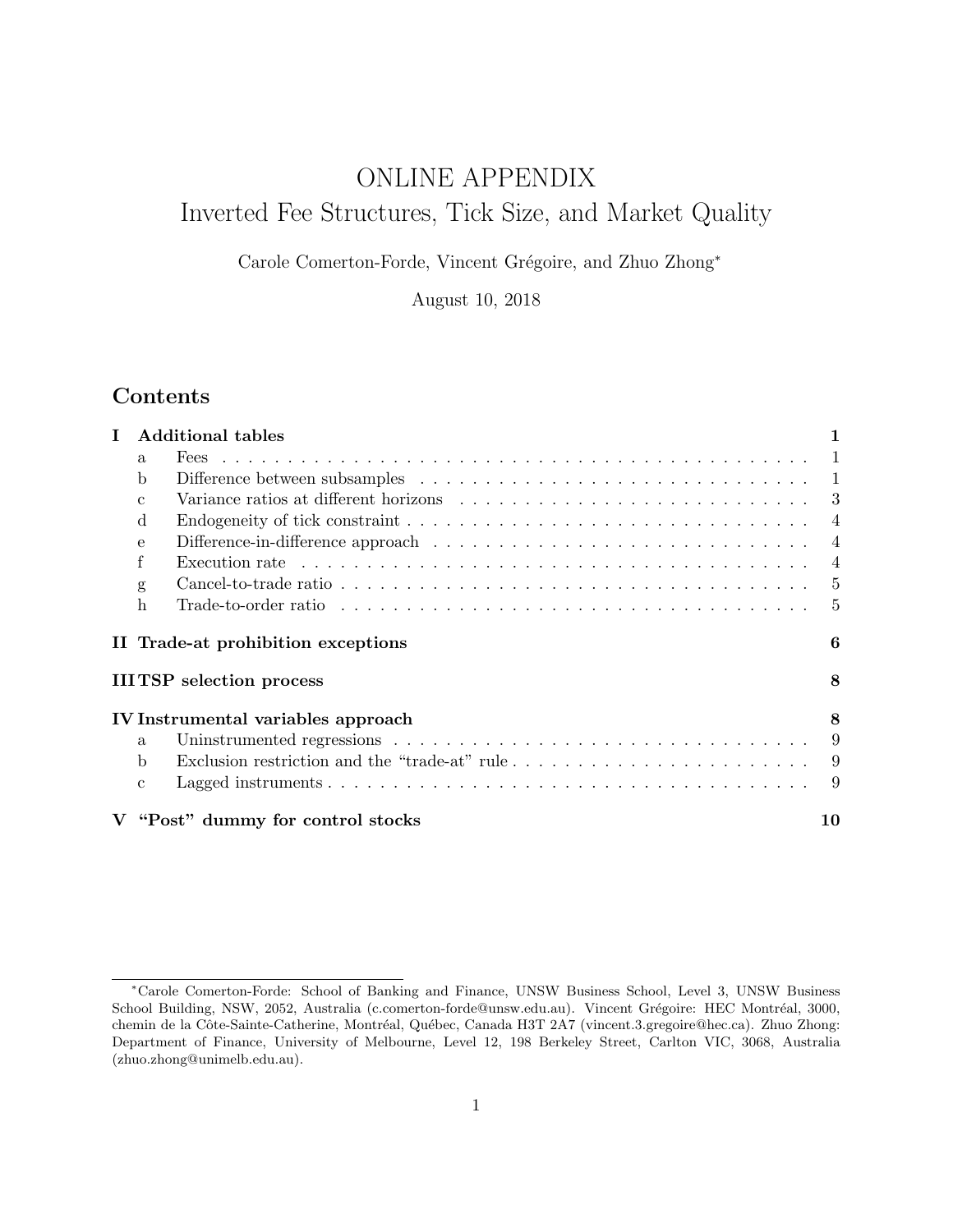# <span id="page-1-0"></span>I. Additional tables

This section presents additional tables that complement results presented in the main text.

### <span id="page-1-1"></span>a. Fees

Table [A.1](#page-14-0) presents the base exchange fee schedule for all tapes.

### <span id="page-1-2"></span>b. Difference between subsamples

In this section, we revisit the results from Table [3](#page-19-0) and Table [5](#page-21-0) and test whether the differences in coefficients estimated in the two subsamples are different.

We first test for differences in Table [3.](#page-19-0) To do so, we interact each term in regression equations Eq. [\(1b\)](#page-0-0) and [\(1a\)](#page-0-0) with a tick constraint dummy: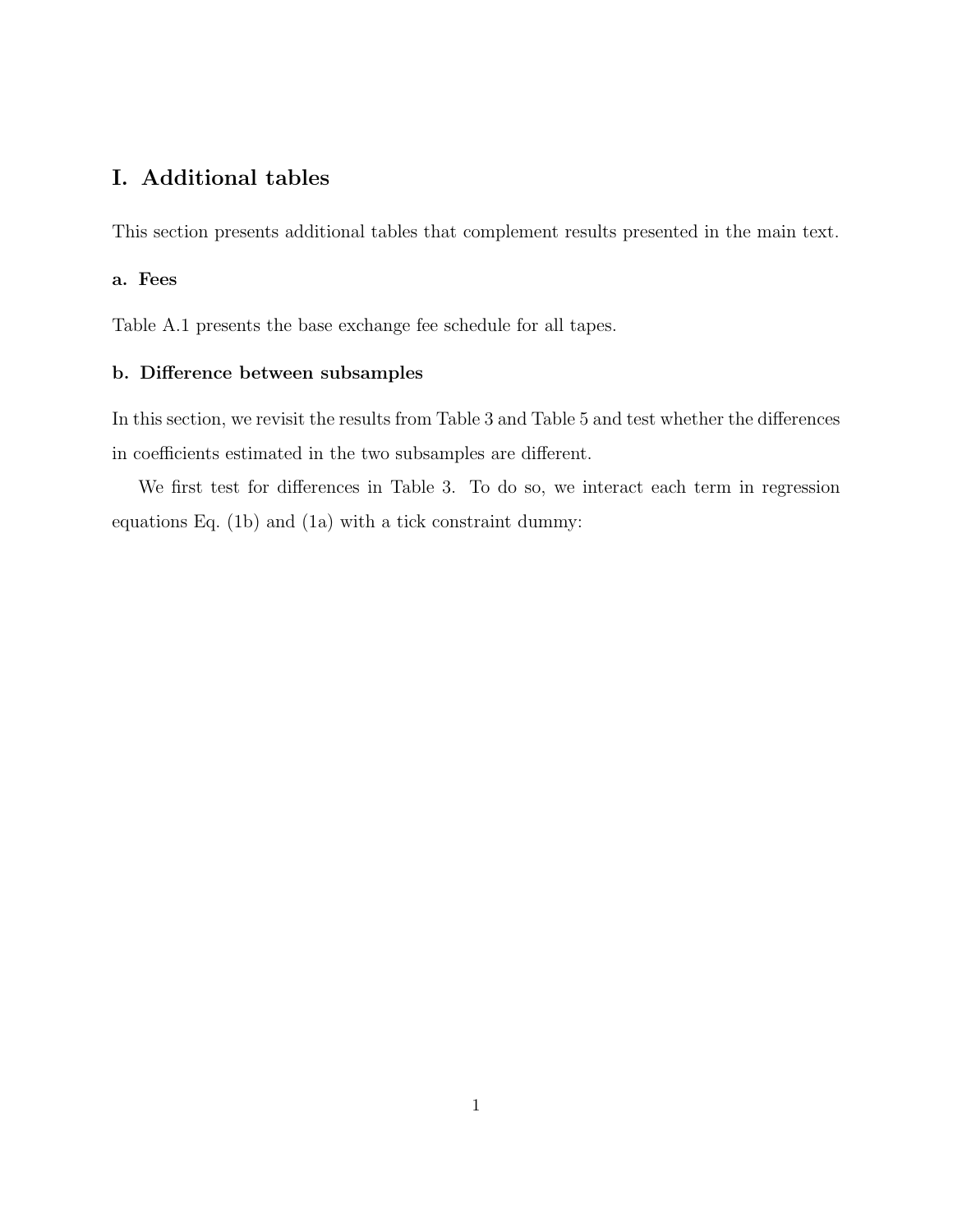Inverted Share<sub>i, $\tau = \alpha + \beta_1 \mathbf{1}_{[\text{trade-at}]_{i,\tau}} + \beta_2 \mathbf{1}_{[\text{trade}]_{i,\tau}} + \beta_3 \mathbf{1}_{[\text{quote}]_{i,\tau}}$ </sub>

+ 
$$
\beta_4
$$
Inverted Share<sub>*i*,*τ*-1</sub>  
+  $\beta_5 \mathbf{1}_{[\text{trade-at}]_{i,\tau}} \times \mathbf{1}_{[\text{tick const.}]}$   
+  $\beta_6 \mathbf{1}_{[\text{trade}]_{i,\tau}} \times \mathbf{1}_{[\text{tick const.}]}$   
+  $\beta_7 \mathbf{1}_{[\text{quote}]_{i,\tau}} \times \mathbf{1}_{[\text{tick const.}]}$   
+  $\beta_8$ Dark Inverted<sub>*i*,*τ*-1</sub> ×  $\mathbf{1}_{[\text{tick const.}]}$   
+  $\gamma_1 X_{i,\tau} + \gamma_2 X_{i,\tau} \times \mathbf{1}_{[\text{tick const.}]}$   
+  $\beta_9 \mathbf{1}_{[\text{tick const.}]} + \epsilon_{i,\tau}$  (A.1a)

Dark Share<sub>i, $\tau = \alpha + \beta_1 \mathbf{1}_{[\text{trade-at}]_{i,\tau}} + \beta_2 \mathbf{1}_{[\text{trade}]_{i,\tau}} + \beta_3 \mathbf{1}_{[\text{quote}]_{i,\tau}}$ </sub>

<span id="page-2-1"></span><span id="page-2-0"></span>+ 
$$
\beta_4
$$
Dark Share<sub>*i*,*τ*-1</sub>  
+  $\beta_5$ **1**[trade-at]<sub>*i*,*τ*</sub> × **1**[tick const.]  
+  $\beta_6$ **1**[trade]<sub>*i*,*τ*</sub> × **1**[tick const.]  
+  $\beta_7$ **1**[quote]<sub>*i*,*τ*</sub> × **1**[tick const.]  
+  $\beta_8$ Dark Share<sub>*i*,*τ*-1</sub> × **1**[tick const.]  
+  $\gamma_1 X_{i,\tau} + \gamma_2 X_{i,\tau}$  × **1**[tick const.]  
+  $\beta_9$ **1**[tick const.] +  $\epsilon_{i,\tau}$ , (A.1b)

Results presented in Table [A.2](#page-15-0) show that the coefficients are significantly different in the two samples for the quote rule and the lag dependent variable in both regressions and for the trade-at rule in the inverted share regression. This is consistent with our hypothesis that liquidity providers use inverted venues as a substitute to dark venues for sub-tick trading, which is more pronounced among stocks trading at a tighter spread.

Results from Table [5](#page-21-0) suggest that improvements in pricing efficiency mainly come from the tick constrained group. To formally test this, we apply a similar test to examine the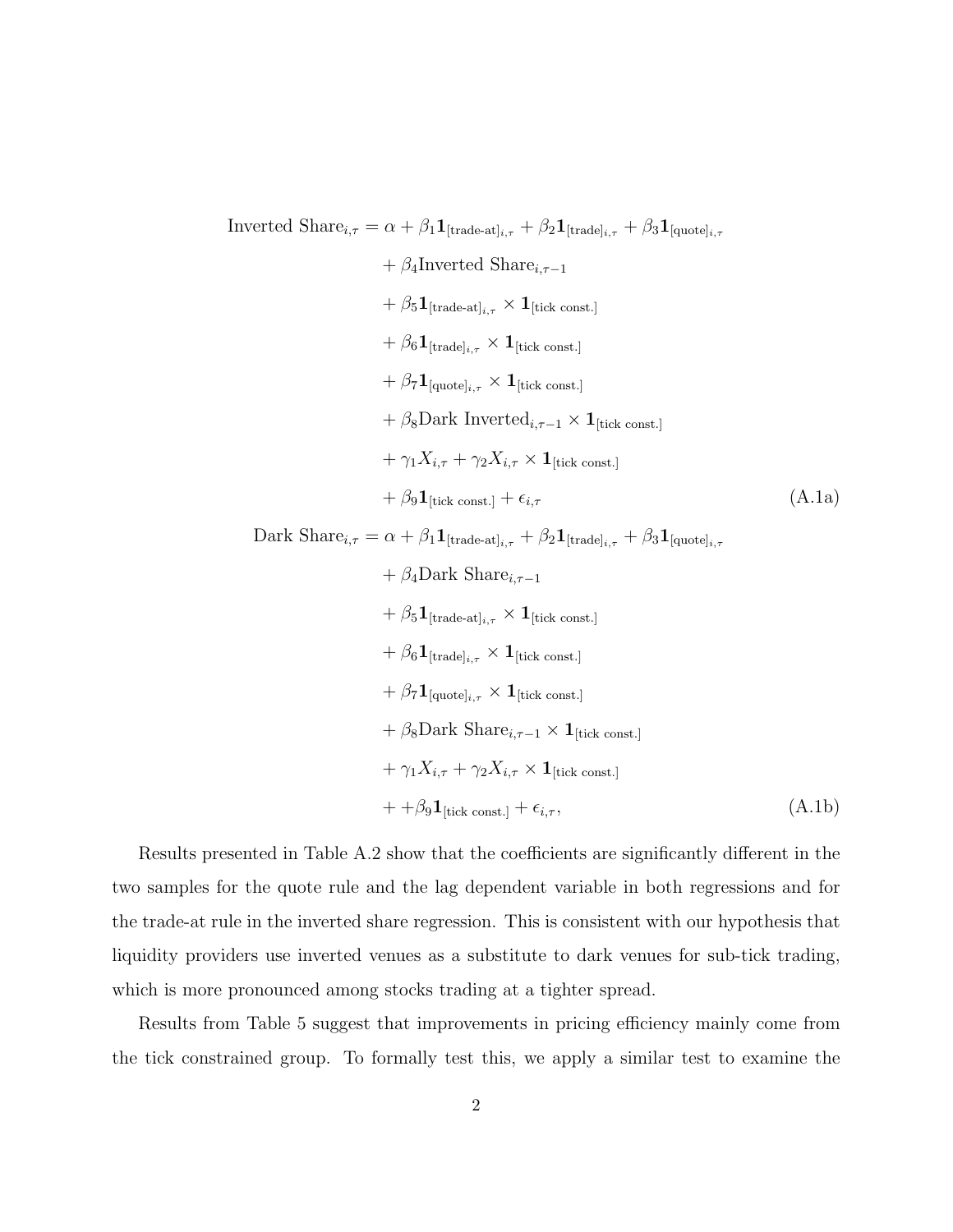differential impact of inverted trading on pricing efficiency between the tick constrained and unconstrained group. Specifically, we run the following iv-2sls regression:

$$
Y_{i,\tau} = \alpha + \beta_1 \text{Inverted Share}_{i,\tau} + \beta_2 \text{Dark Share}_{i,\tau}
$$
  
+  $\beta_3 \text{Inverted Share}_{i,\tau} \times \mathbf{1}_{\text{[tick const.]}}$   
+  $\beta_4 \text{Dark Share}_{i,\tau} \times \mathbf{1}_{\text{[tick const.]}}$   
+  $\delta_1 \mathbf{1}_{\text{[trade]}_{i,\tau}} + \delta_2 \mathbf{1}_{\text{[quote]}_{i,\tau}}$   
+  $\delta_3 \mathbf{1}_{\text{[trade]}_{i,\tau}} \times \mathbf{1}_{\text{[tick const.]}}$   
+  $\delta_4 \mathbf{1}_{\text{[quote]}_{i,\tau}} \times \mathbf{1}_{\text{[tick const.]}}$   
+  $\gamma_1 X_{i,\tau} + \gamma_2 X_{i,\tau} \times \mathbf{1}_{\text{[tick const.]}} + \eta_{i,\tau},$  (A.2)

where  $Y_{i,\tau}$  is a pricing efficiency measure. Inverted  $\widehat{\text{Share}}_{i,\tau}$  and Dark  $\widehat{\text{Share}}_{i,\tau}$  are the fitted market shares of inverted and dark venue trading from the first stage regressions with the tick constraint dummy interaction, which use the specifications defined in Eq. [\(A.1a\)](#page-2-0) and [\(A.1b\)](#page-2-1).

Results for pricing efficiency presented in Table [A.3](#page-16-0) indicate that improvements in pricing efficiency due to the inverted share are significantly greater in tick constrained stocks for the variance ratio and cross-correlation measures, while difference is not statistically significant for the autocorrelation measure. The improvement due to the dark share is greater in tick constrained stocks according to the cross-correlation measure only.

### <span id="page-3-0"></span>c. Variance ratios at different horizons

In this section, we revisit the results from Table [5](#page-21-0) using variance ratios estimated at different horizons. The variance ratio in the main text is computed as:

$$
|1 - VR| = \left| 1 - \frac{\sigma_{1min;i,\tau}^2}{4\sigma_{15sec;i,\tau}^2} \right|
$$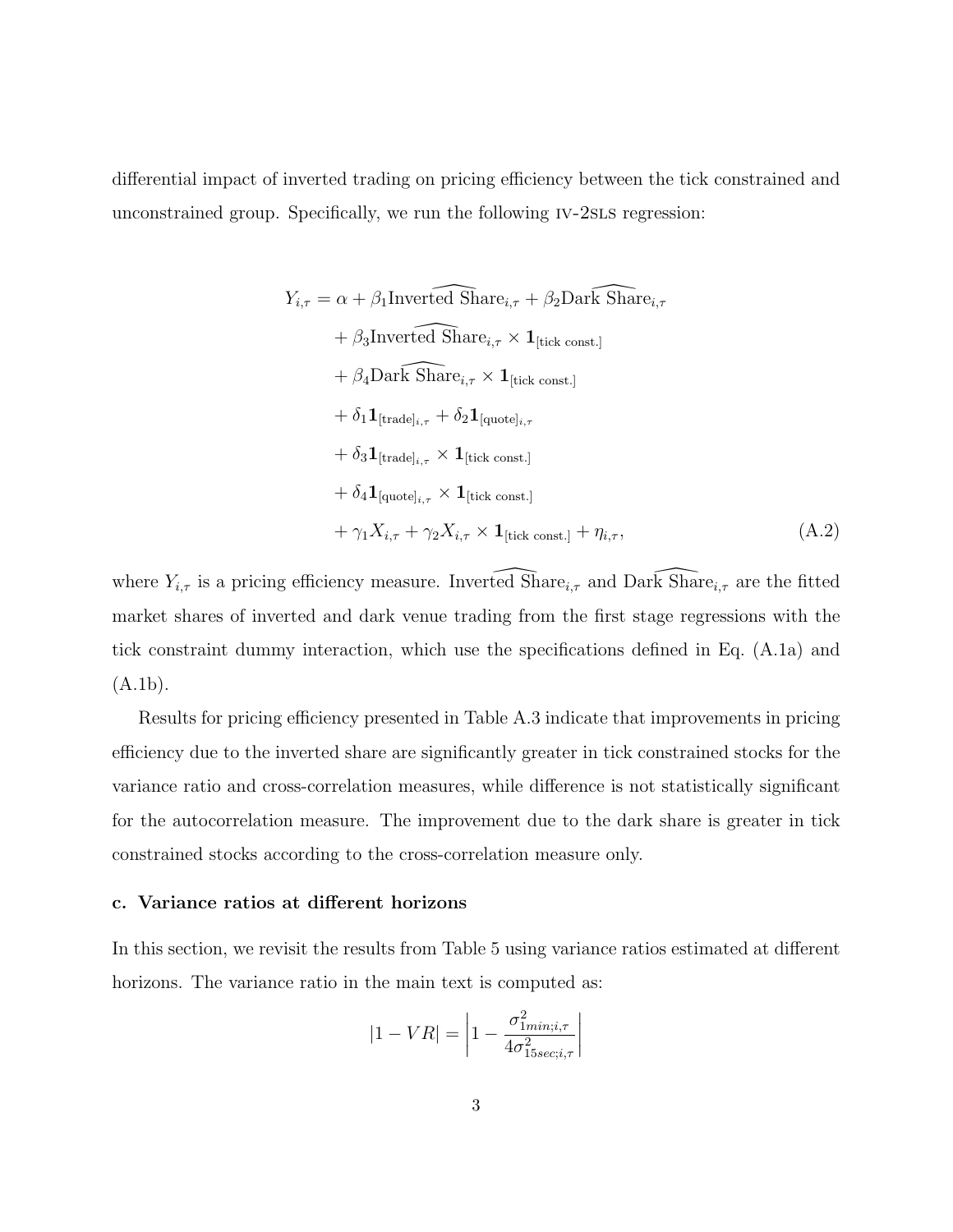where  $\sigma_{15sec;i,\tau}^2$  and  $\sigma_{1min;i,\tau}^2$  are daily variances of NBBO midpoint returns for stock i on day  $\tau$  sampled at 15 seconds and one minute intervals, respectively. Table [A.4](#page-17-0) presents the results for the following ratios:  $\sigma_{2min;i,\tau}^2/4\sigma_{30sec;i,\tau}^2$ ,  $\sigma_{5min;i,\tau}^2/5\sigma_{1min;i,\tau}^2$  and  $\sigma_{30min;i,\tau}^2/6\sigma_{5min;i,\tau}^2$ . Results at these longer horizons are consistent with those presented in the main text.

### <span id="page-4-0"></span>d. Endogeneity of tick constraint

Result in the main text are presented for the full sample and tick constraint subsamples based on the average spread of each stock during the pre-pilot period. This average spread is somewhat endogenous, which can raise concerns about the validity of our results. A noisier but less problematic measure of pre-pilot tick constraint is the price of each stock. Because the pre-pilot minimum tick size is the same for all stock, lower priced stocks will have a larger relative tick size and thus be more likely to be tick constrained. We repeat our main tests of market quality for subsamples sorted on the stock price at the end of August 2016. Tables [A.5](#page-18-0) and [A.6](#page-19-0) presents the results. The subsample analysis results are consistent with results presented in the main text for all variables except for the cross-correlation.

### <span id="page-4-1"></span>e. Difference-in-difference approach

Results presented in Section [5.](#page-10-0)[5.3](#page-0-0) of the main text rely on a difference-in-difference approach. The analysis of inverted and dark market share in the main text is limited to the first stage regressions of the IV specification (Eq. [\(1b\)](#page-0-0) and [\(1a\)](#page-0-0)) in Table [3.](#page-19-0) We repeat the analysis using the difference-in-difference and triple-diff specifications (Eq. [\(6\)](#page-0-0) and [\(7\)](#page-0-0)) in Table [A.7.](#page-20-0) Overall, the results are qualitatively similar to those presented in the main text.

### <span id="page-4-2"></span>f. Execution rate

The sec Rule 605, adopted in 2000, requires market centers to publicly disclose a basket of market execution quality metrics, per stock, on a monthly basis. This data has been used in the literature to assess the impact of the Rule 605 [\(Zhao and Chung, 2007\)](#page-12-0) and to study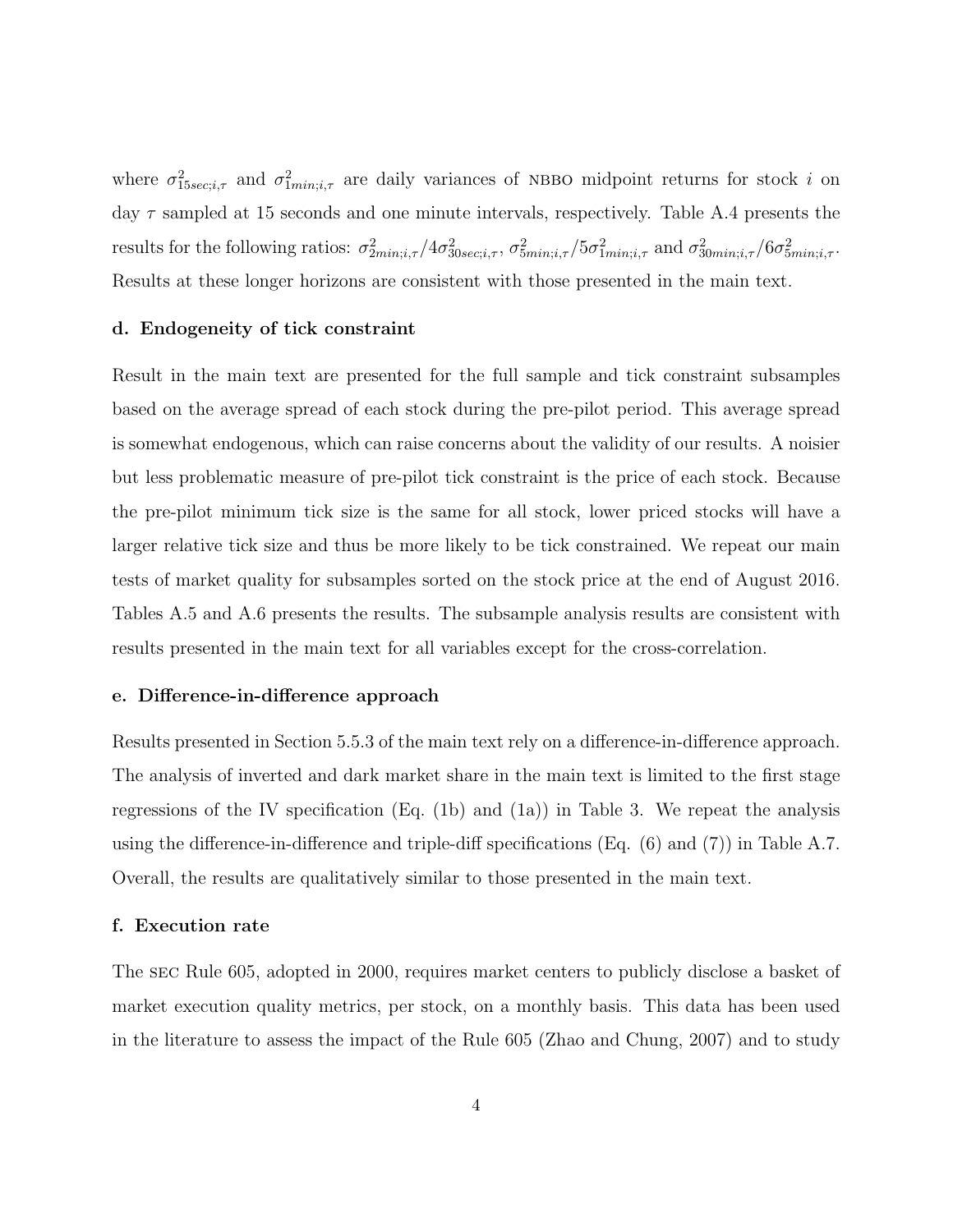some aspects of market quality (see, e.g., [Goyenko, Holden, and Trzcinka, 2009,](#page-12-1) [O'Hara and](#page-12-2) [Ye, 2011\)](#page-12-2).

We obtain the Rule 605 data for all lit venues from September to November 2016. Since Rule 605 data is published monthly and the Tick Size Pilot Program was phased in progressively over the course of October 2016, we focus our analysis on changes in execution rate for top-of-book orders (at-the-quote orders) between September and November.

We use the same difference approach used in Section [6.6.2](#page-0-0) of the main text, but replace the dependent variable with Execution rate<sub>i,v, $\tau$ </sub>, the execution rate for stock i on venue v (inverted or non-inverted) on time  $\tau$ , where  $\tau$  is either September or November.

Results are presented in Table [A.8.](#page-21-0) Both the quote rule and the trade-at rule increase the execution rate on inverted venues. Controlling for the tick constraint yields a positive coefficient for the trade-at rule on high tick constrained stocks, but the t-statistic of 1.44 falls short of the usual threshold for statistical significance. The trade-at rule also increases the execution rate on non-inverted venues, but the effect is of smaller magnitude.

#### <span id="page-5-0"></span>g. Cancel-to-trade ratio

Table [A.9](#page-22-0) reestimates the regressions in Table [8](#page-24-0) by replacing the dependent variable with the log of the cancel-to-trade ratio, using data from SEC MIDAS. We find that the quote rule significantly decreases the ratio on both inverted and non-inverted venues. The effect on non-inverted venues is larger for the high tick constraint subsample. The trade-at rule decreases the cancel-to-trade ratio only on inverted venues.

### <span id="page-5-1"></span>h. Trade-to-order ratio

Table [A.10](#page-23-0) reestimate the regressions in Table [8](#page-24-0) without applying filters on the minimum number of trades, using data from SEC MIDAS. These filters, which exclude daily stockexchange observations for which there are fewer than 20 trades, are used to avoid potential extreme values that could mechanically enhance our results. Unfiltered results are consistent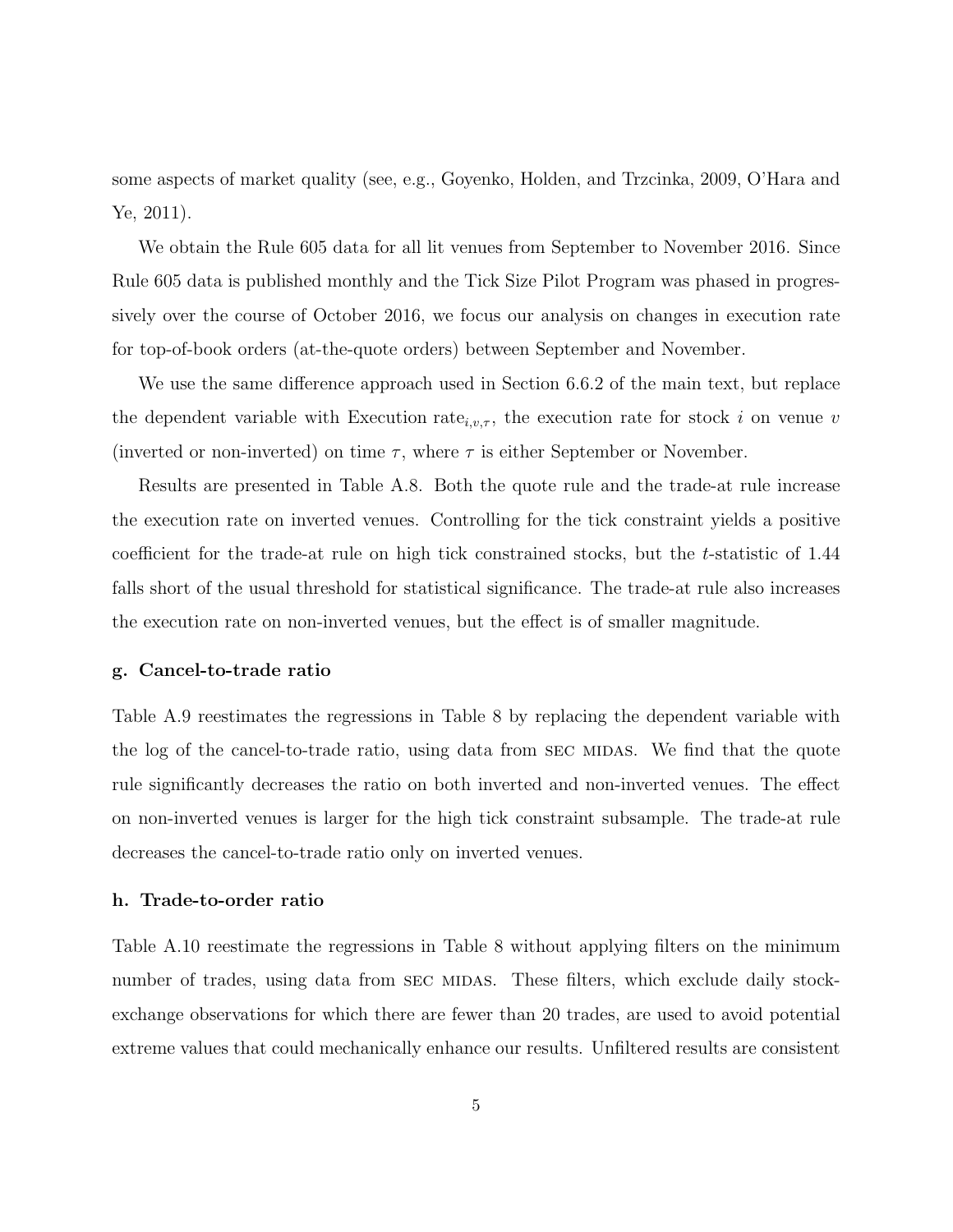with the filtered ones, but  $R^2$  coefficients are smaller.

## <span id="page-6-0"></span>II. Trade-at prohibition exceptions

This section presents a verbatim report of the exceptions to the trade-at rule listed in the SEC plan published in the Federal Register, Vol. 80, No. 92 (May 2015). The original document was accessed on December 8, 2017 at the following URL: https://www.gpo.gov/fdsys/pkg/FR- $2015-05-13/pdf/2015-11425.pdf$ .

- 1. The order is executed by a trading center that is displaying a quotation, via either a processor or an SRO quotation feed, at a price equal to the traded-at protected quotation but only up to the trading center's full displayed size. [Where the quotation is displayed through a national securities exchange, the execution at the size of the order must occur against the displayed size on that national securities exchange. Where the quotation is displayed through the Alternative Display Facility or another facility approved by the Commission that does not provide execution functionality, the execution at the size of the order must occur against the displayed size in accordance with the rules of the Alternative Display Facility or such approved facility];
- 2. The order is of Block Size;
- 3. The order is a Retail Investor Order executed with at least \$0.005 price improvement;
- 4. The order is executed when the trading center displaying the protected quotation that was traded at was experiencing a failure, material delay, or malfunction of its systems or equipment;
- 5. The order is executed as part of a transaction that was not a "regular way" contract;
- 6. The order is executed as part of a single-priced opening, reopening, or closing transaction by the trading center;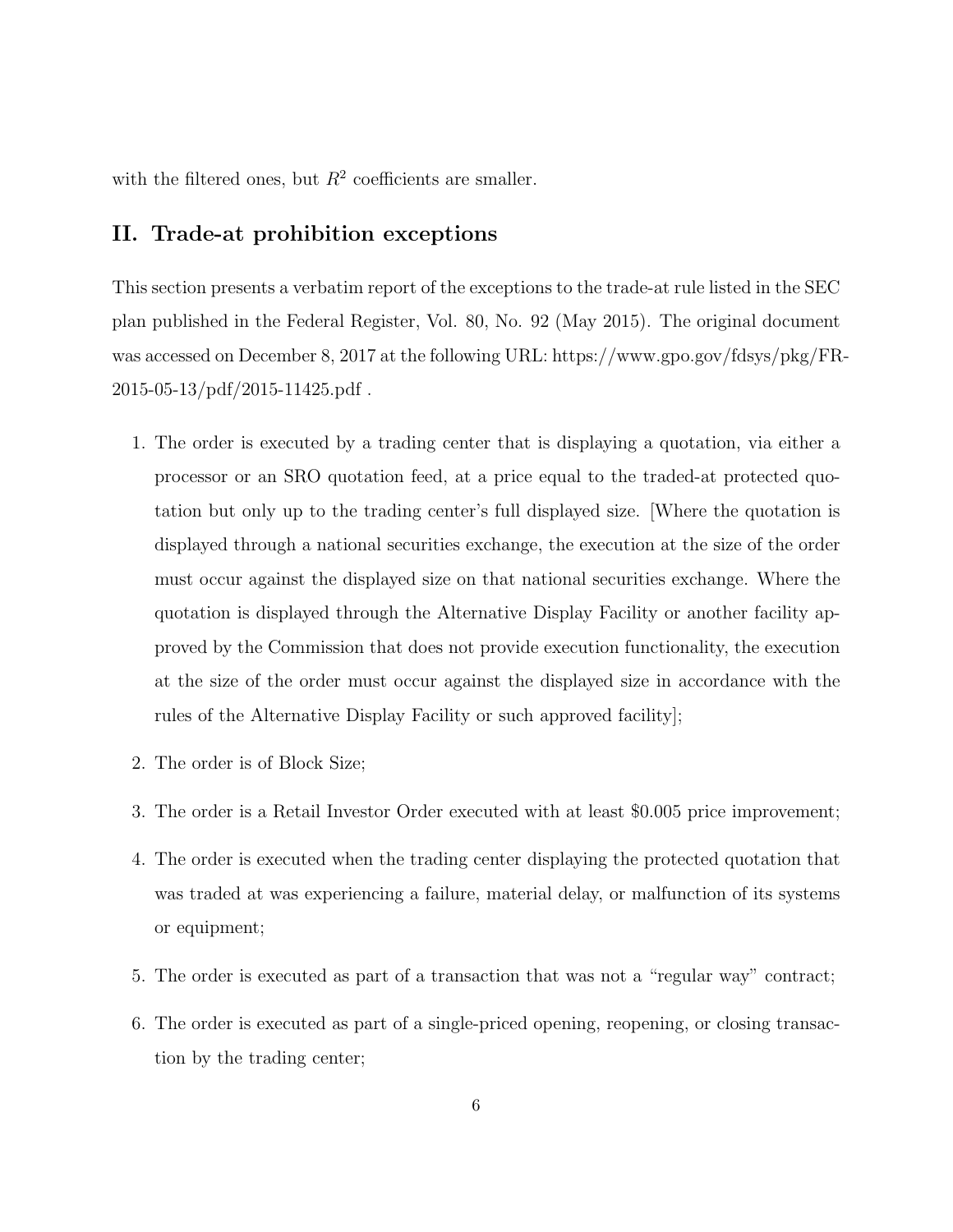- 7. The order is executed when a protected bid was priced higher than a protected offer in the Pilot Security;
- 8. The order is identified as an Intermarket Sweep Order;
- 9. The order is executed by a trading center that simultaneously routed Trade-at Intermarket Sweep Orders to execute against the full displayed size of the protected quotation that was traded at;
- 10. The order is executed as part of a Negotiated Trade;
- 11. The order is executed when the trading center displaying the protected quotation that was traded at had displayed, within one second prior to execution of the transaction that constituted the trade-at, a best bid or best offer, as applicable, for the Pilot Security with a price that was inferior to the price of the trade-at transaction.
- 12. The order is executed by a trading center which, at the time of order receipt, the trading center had guaranteed an execution at no worse than a specified price (a "stopped order"), where:
	- (a) The stopped order was for the account of a customer;
	- (b) The customer agreed to the specified price on an order-by-order basis; and
	- (c) The price of the trade-at transaction was, for a stopped buy order, equal to the national best bid in the Pilot Security at the time of execution or, for a stopped sell order, equal to the national best offer in the Pilot Security at the time of execution; or
- 13. The order is for a fractional share of a Pilot Security, provided that such fractional share order was not the result of breaking an order for one or more whole shares of a Pilot Security into orders for fractional shares or was not otherwise effected to evade the requirements of the trade-at prohibition or any other provisions of the Plan.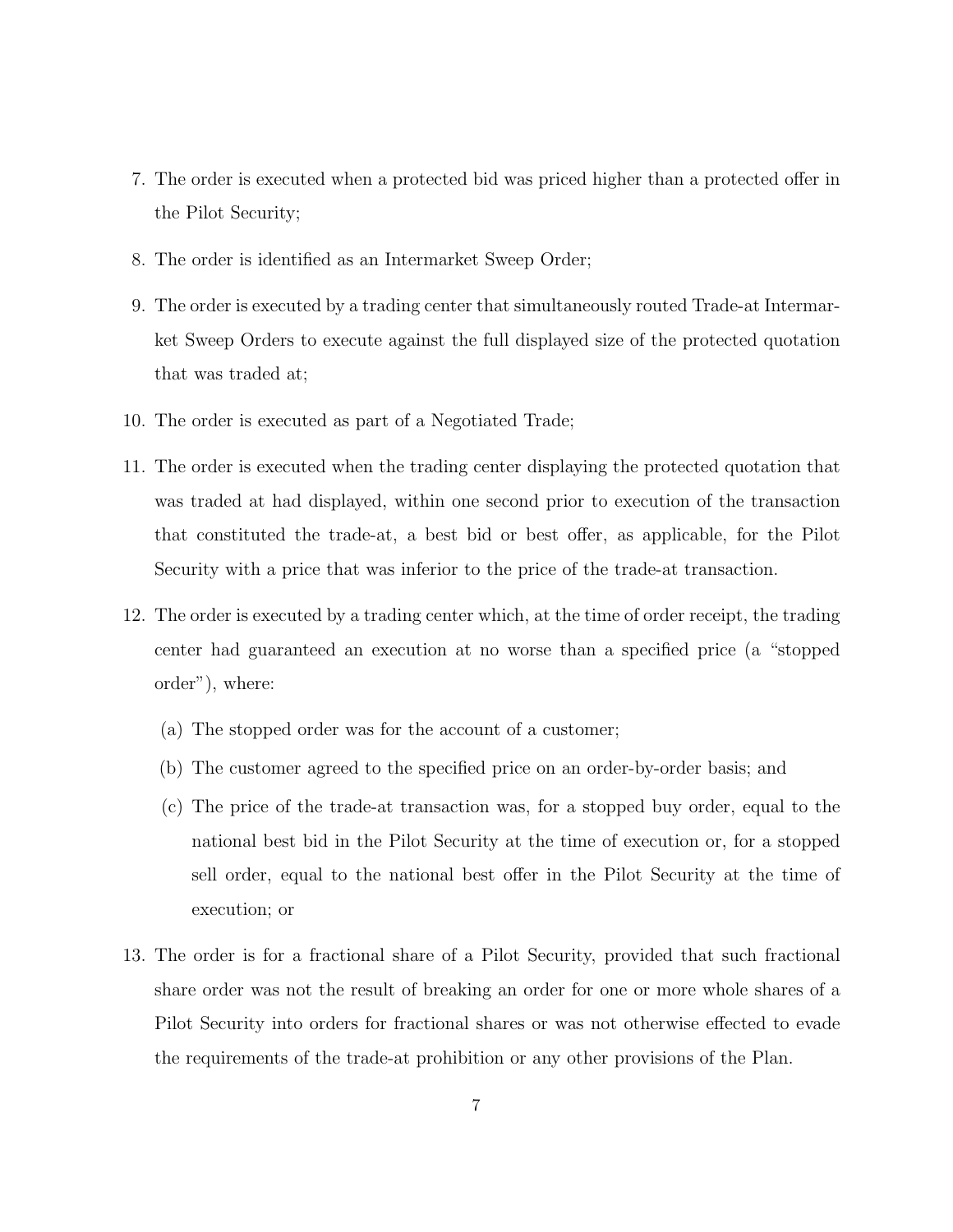### <span id="page-8-0"></span>III. TSP selection process

Eligible securities are those listed on nyse, nyse mkt or nasdaq that have a market capitalization of \$5 millions or less, a stock price of at least \$2.00 and an average daily volume of [1](#page-0-0) million shares or less.<sup>1</sup> Each security is assigned to one of the test groups or the control group following a stratified sampling procedure. These securities are first assigned to one of 27 strata based on their tercile ranking along three dimensions: market capitalization, stock price, and average trading volume. The cutoff values for each tercile are given in Table  $A.11<sup>2</sup>$  $A.11<sup>2</sup>$  $A.11<sup>2</sup>$  Securities within each stratum are then randomly allocated to each group by preserving the within-stratum listing exchange representation. The resulting test groups and control group should, therefore, be representative of the full sample of eligible securities in terms of market capitalization, stock price, average daily volume and listing exchange.

Figure [A.1](#page-13-0) presents the within-group distributions of stock characteristics for securities in our sample. Overall, the distributions of securities characteristics are very similar over many dimensions.

### <span id="page-8-1"></span>IV. Instrumental variables approach

In this section, we discuss potential issues with the instrumental variables approach used for our main result (see, e.g., [Roberts and Whited, 2013,](#page-12-3) [Jiang, 2017\)](#page-12-4). Specifically, we repeat our main tests using uninstrumented ols regressions, discuss the exclusion restriction and discuss the use of lagged variables.

<sup>&</sup>lt;sup>1</sup>See the Exhibit A for a technical description of eligibility criteria and the stratified sampling procedure: https://www.sec.gov/rules/sro/nms/2015/34-74892-exa.pdf, accessed December 28, 2016.

 $2$ Two strata contain no securities and are ignored. Four strata contain fewer than 10 securities, so these securities are reassigned to another stratum. In total, 21 strata are used for the stratified sampling procedure.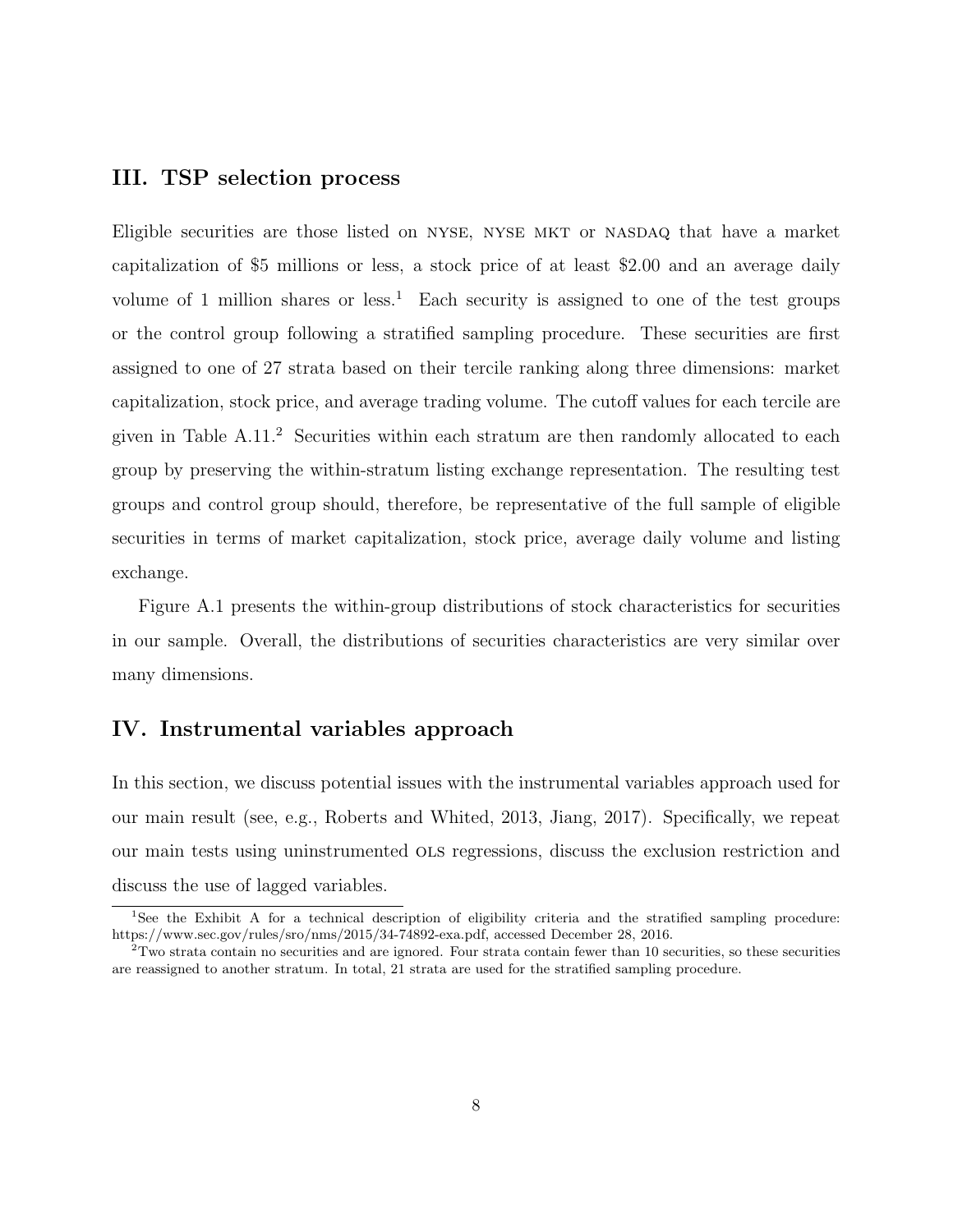#### <span id="page-9-0"></span>a. Uninstrumented regressions

We first reestimate our main regressions using uninstrumented ols regressions instead of iv-2sls. Table [A.12](#page-25-0) and [A.13](#page-26-0) present the uninstrumented analogs of Tables [5](#page-21-0) and [6,](#page-22-0) respectively. For comparison, Table [A.14](#page-27-0) presents the ratio between each iv-2sls coefficient and the corresponding ols coefficient. While the direction of the potential bias is not evident in our setup, we note that all coefficients of interest from the instrumented ols regressions have the same sign as those in our iv-2sls regressions and that almost all magnitude differences are within a single digit factor. This suggests that our results are not artificially inflated by a bad specification, as is often the case with instrumental variables [\(Jiang, 2017\)](#page-12-4).

### <span id="page-9-1"></span>b. Exclusion restriction and the "trade-at" rule

While it is not possible to test for the exclusion restriction directly, we argue that the "tradeat" rule is unlikely to affect our measures of market quality directly. We believe that our proposed channel, i.e., that market participants alter their trading strategies and routing choices because of the rule, is of first-order importance. We also note that results from the difference-in-difference regression presented in Table [7](#page-23-0) of the net policy section in the main text show that the trade-at rule has little to no direct impact on our market quality measures.

#### <span id="page-9-2"></span>c. Lagged instruments

Using lagged variables as instruments can be problematic in certain circumstances. [Roberts](#page-12-3) [and Whited](#page-12-3) [\(2013\)](#page-12-3) note that the use of lagged variables should be motivated by the structure of the question under study, but does not offer specific guidance on the circumstances under which it is appropriate or not to use this approach. More recently, [Bellemare, Masaki, and](#page-12-5) [Pepinsky](#page-12-5) [\(2017\)](#page-12-5) investigate more formally the concerns over the use of lagged explanatory variables as instruments.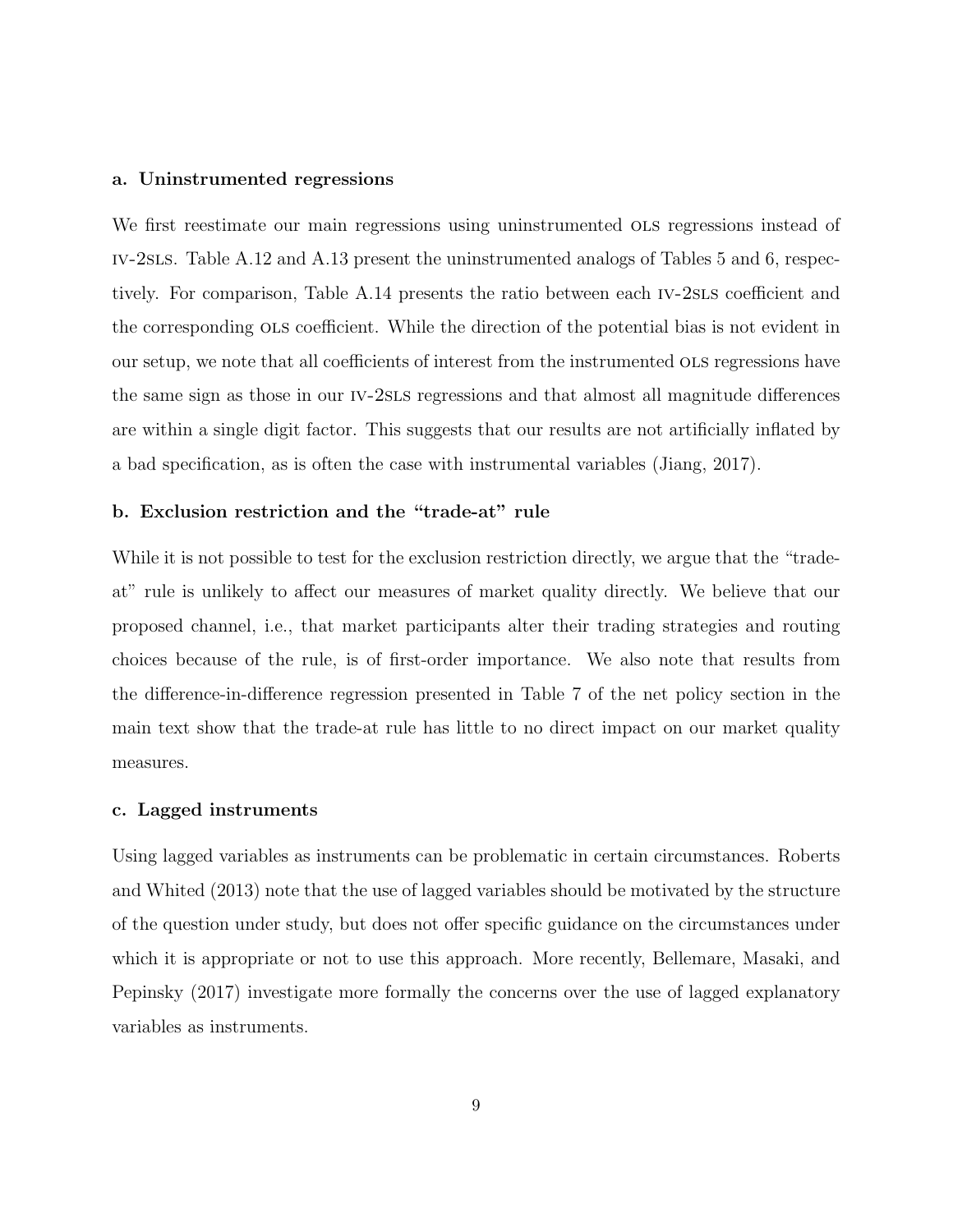We make three critical assumptions regarding our data generating process to justify the use of lagged variables.<sup>[3](#page-0-0)</sup> First, we assume that the causal effect of inverted and dark trading share on our market quality metrics is contemporaneous. Second, we assume that observed trading share has a causal effect on future trading share, i.e., that investors consider historical trading patterns when determining where to route their orders. Finally, we assume that there is no such causal relation between observed market quality measures and their future realization, i.e., that the persistence in those measures can be explained solely by the persistence in our instrumented and other explanatory variables. [Bellemare, Masaki, and](#page-12-5) [Pepinsky](#page-12-5) [\(2017\)](#page-12-5) show that the use of lagged instrumental variables is appropriate under these assumptions.

# <span id="page-10-0"></span>V. "Post" dummy for control stocks

The difference-in-difference approach used in the main text relies on the use of the  $\mathbf{1}_{[post]_{i,\tau}}$ dummy variable. For pilot stocks in groups one, two or three,  $\mathbf{1}_{[\text{post}]_{i,\tau}}$  is equal to one if the pilot rule for stock i is activated at time  $\tau$ , and zero otherwise. Control stocks, however, do not get activated. For the difference-in-difference approach to be valid,  $\mathbf{1}_{[\text{post}]_{i,\tau}}$  should reflect the counter-factual, i.e., the date each stock would have been activated had it been subject to rule changes. Given that stocks were randomly allocated to each pilot group and the control group using a rigorous stratified sampling procedure, each control stock would have had an equal chance of being activated on any of the pilot activation dates.

We thus rely on the empirical distribution of activation dates for the pilot program. Using the details presented in Section [2](#page-6-0)[.2.2](#page-0-0) of the main text, we find that out of 1200 pilot stocks, 10 (0.83%) were scheduled to be activated in October 3, 190 (15.83%) on October 10, 605 (50.42%) on October 17, 95 (7.92%) on October 24 and 300 (25%) on October 31.

<sup>&</sup>lt;sup>3</sup>These are in addition to the assumption that justifies the use of instrumental variables in the first place, namely that there is reverse causality between our market quality metrics and instrumented variables, i.e., that market quality affects the trading venue choice. We also assume that there is no unobserved confounding factor.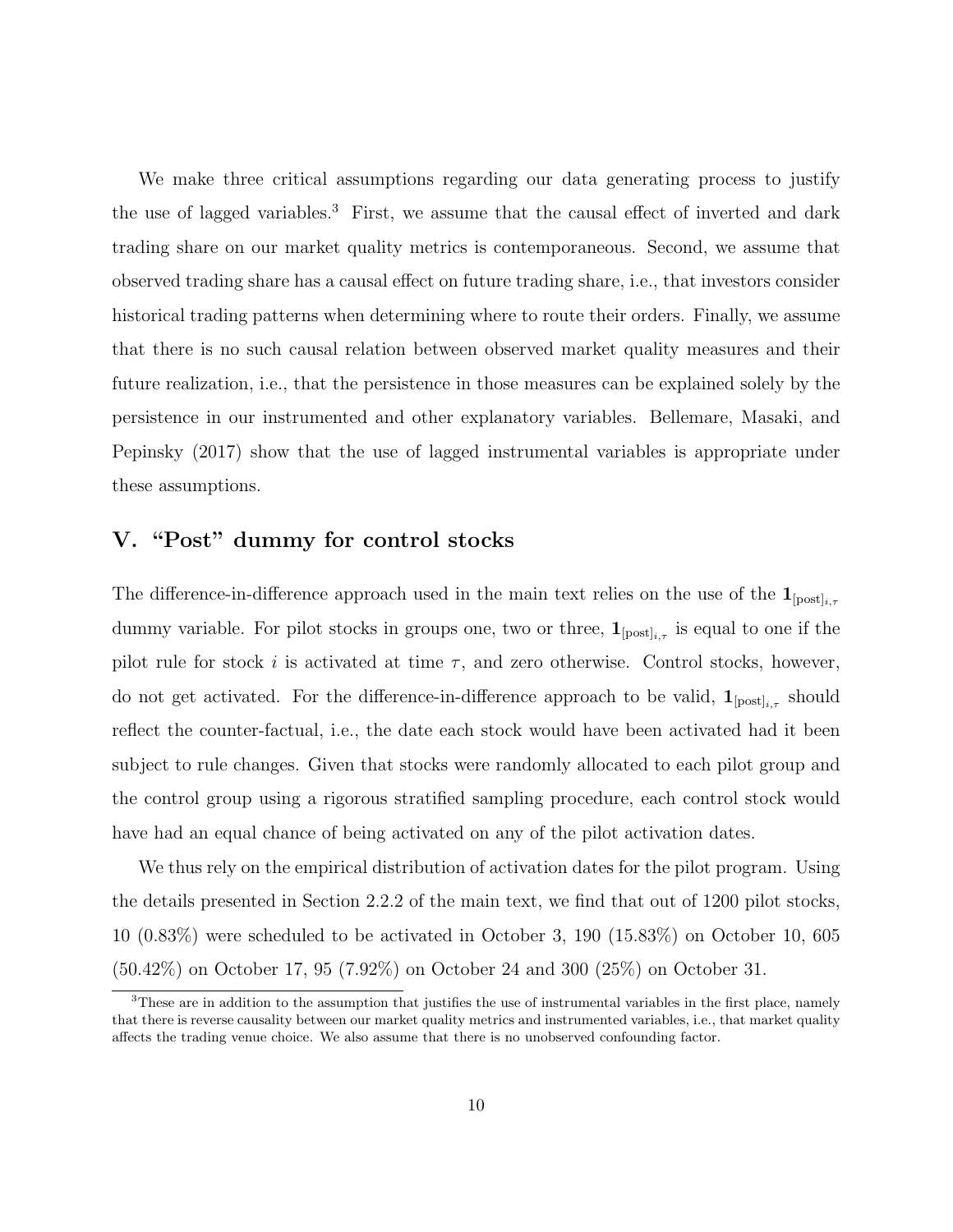For control stocks, the activation date is randomly set to one of the five possible dates with probabilities matching the empirical distribution for pilot stocks. For example, each control stock is assigned October 3 with 0.83% probability, October 10 with 15.83% probability, and so on.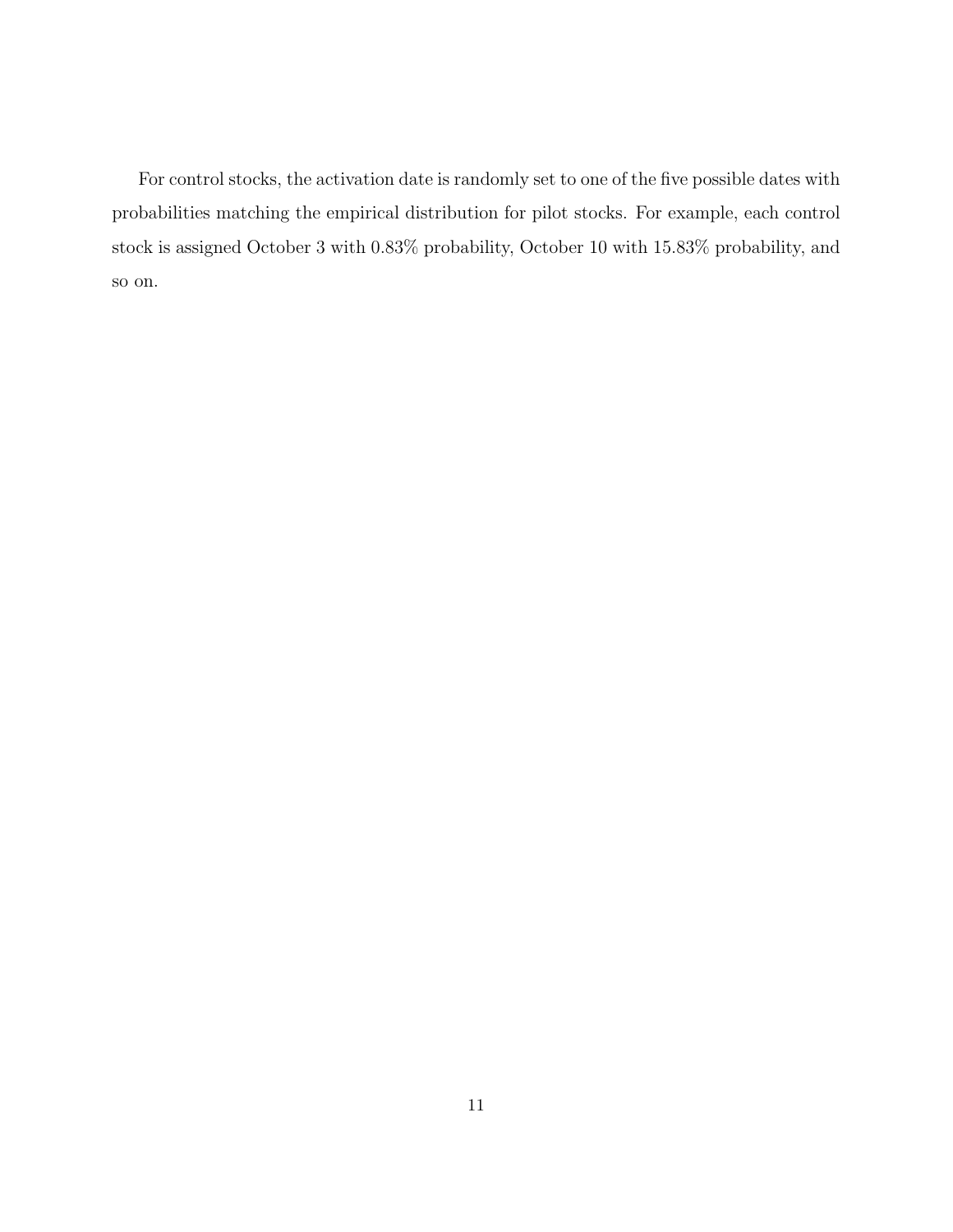# References

- <span id="page-12-5"></span>Bellemare, Marc F, Takaaki Masaki, and Thomas B Pepinsky, 2017, Lagged explanatory variables and the estimation of causal effect, The Journal of Politics 79, 000–000.
- <span id="page-12-1"></span>Goyenko, Ruslan Y, Craig W Holden, and Charles A Trzcinka, 2009, Do liquidity measures measure liquidity?, Journal of Financial Economics 92, 153–181.
- <span id="page-12-4"></span>Jiang, Wei, 2017, Have instrumental variables brought us closer to the truth?, The Review of Corporate Finance Studies 6, 127–140.
- <span id="page-12-2"></span>O'Hara, Maureen, and Mao Ye, 2011, Is market fragmentation harming market quality?, Journal of Financial Economics 100, 459–474.
- <span id="page-12-3"></span>Roberts, Michael R, and Toni M Whited, 2013, Endogeneity in empirical corporate finance, in Handbook of the Economics of Financevol. 2 . pp. 493–572 (Elsevier).
- <span id="page-12-0"></span>Zhao, Xin, and Kee H Chung, 2007, Information disclosure and market quality: The effect of SEC Rule 605 on trading costs, Journal of Financial and Quantitative Analysis 42, 657–682.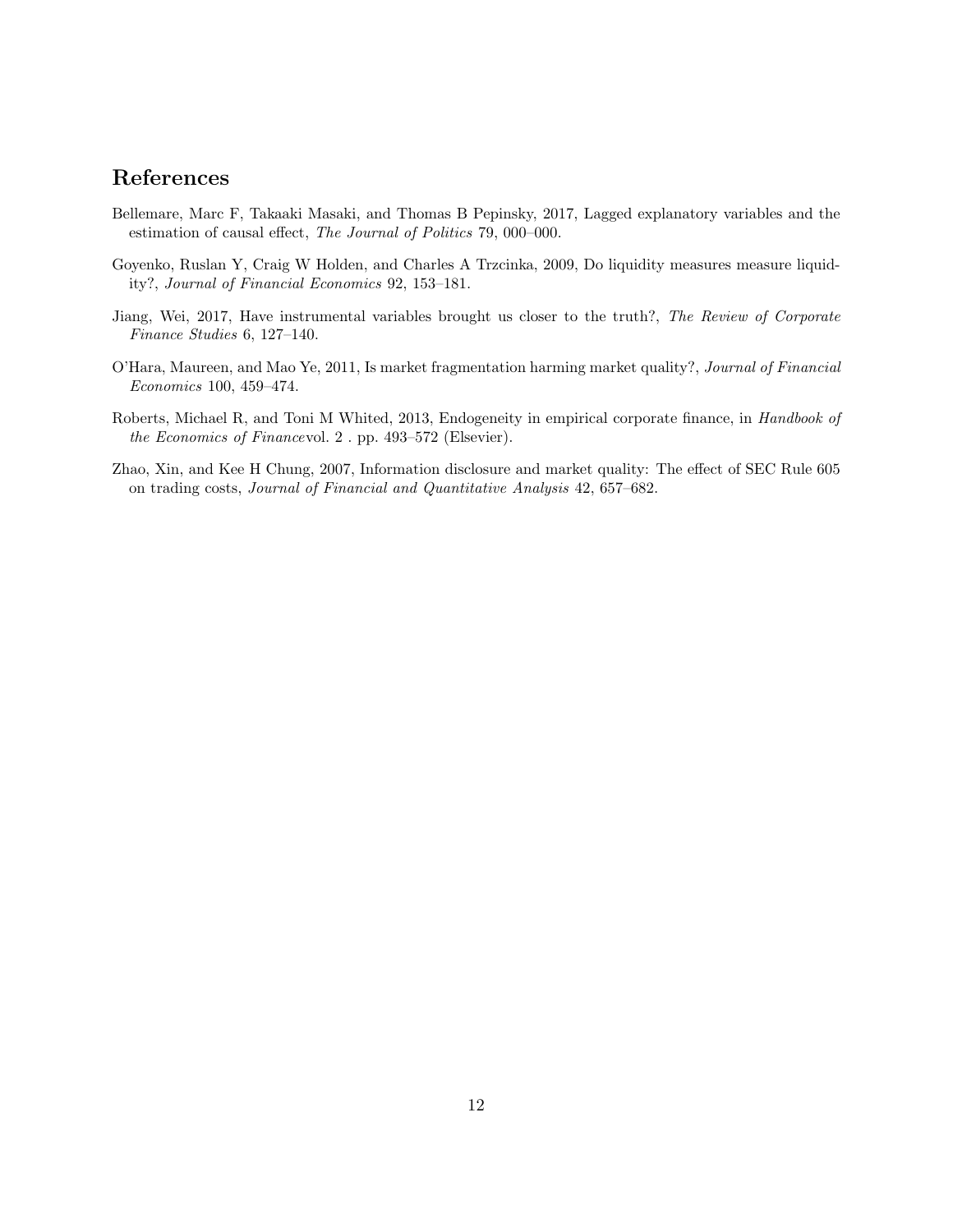### Figure A.1. Stock Characteristics

<span id="page-13-0"></span>This Figure shows the distribution of characteristics for securities assigned to the three pilot test groups and the control group. Panels A to D show the histograms, in log, of the market capitalization (A), stock price (B), average daily volume (C) and average daily dollar volume (D). Panels E to G show the proportion of stocks within each group that are index members (E), listed on different exchanges (F) or assigned to each market cap-stock price-daily volume strata (G).

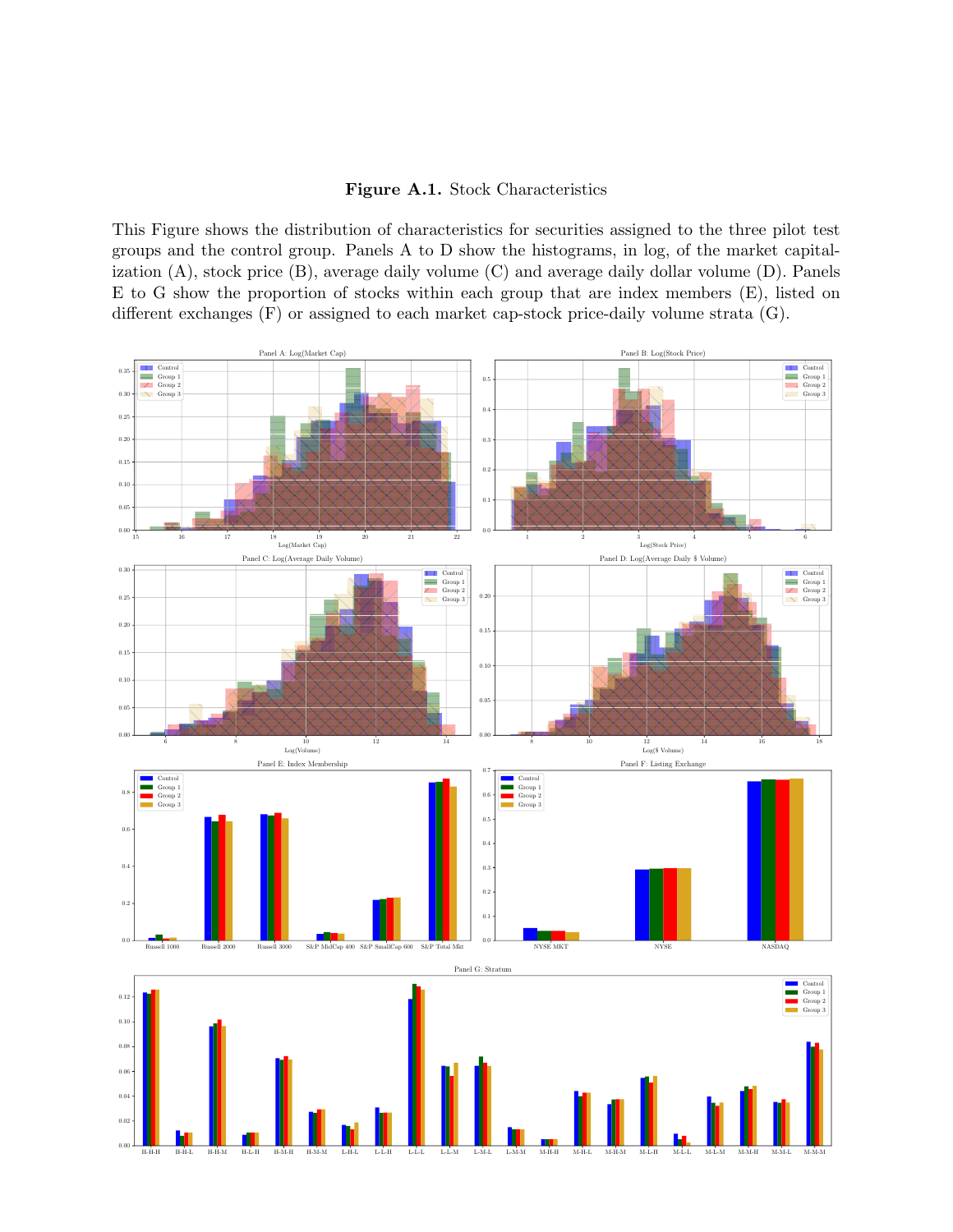### Table A.1 Fee Schedule

<span id="page-14-0"></span>This table presents the standard exchange fee schedule for stocks priced above \$1 as at 21 December 2016. Parentheses indicate a rebate. The three inverted venues are BATS-Y, EDGA and NASDAQ BX. Tapes A, B and C refer to stocks listed on NYSE, NYSE MKT and NASDAQ, respectively. Data is from each venue's respective website. The fees apply to Tape A, B and C unless indicated otherwise. nyse mkt does not trade Tape A stocks. nyse only trades Tape A stocks.

| Venue             | Adding Liquidity         | Removing Liquidity |
|-------------------|--------------------------|--------------------|
| BATS-Y            | \$0.0018                 | $(\$0.0010)$       |
| BATS-Z            | $(\$0.0020)$             | \$0.0030           |
|                   | $(\$0.0025)$             |                    |
| CHX               | $(\$0.0020)$             | \$0.0030           |
| EDGA              | \$0.0005                 | $(\$0.0002)$       |
| <b>EDGX</b>       | $(\$0.0020)$             | \$0.0029           |
| IEX.              | \$0.0000                 | \$0.0000           |
| NASDAQ BX         | \$0.0020                 | $(\$0.0006)$       |
| <b>NASDAQ PSX</b> | $(\$0.0023)$             | \$0.0030           |
| <b>NASDAQ</b>     | Tape A & B: $(\$0.0020)$ | \$0.0030           |
|                   | Tape C: (\$0.0015)       |                    |
| NSX               | \$0.0000                 | \$0.0030           |
| NYSE              | $(\$0.0014)$             | \$0.00275          |
| NYSE ARCA         | $(\$0.0020)$             | \$0.0030           |
| NYSE MKT          | Tape B: (\$0.0016)       | Tape B: \$0.0028   |
|                   | Tape C: (\$0.0025)       | Tape C: \$0.0030   |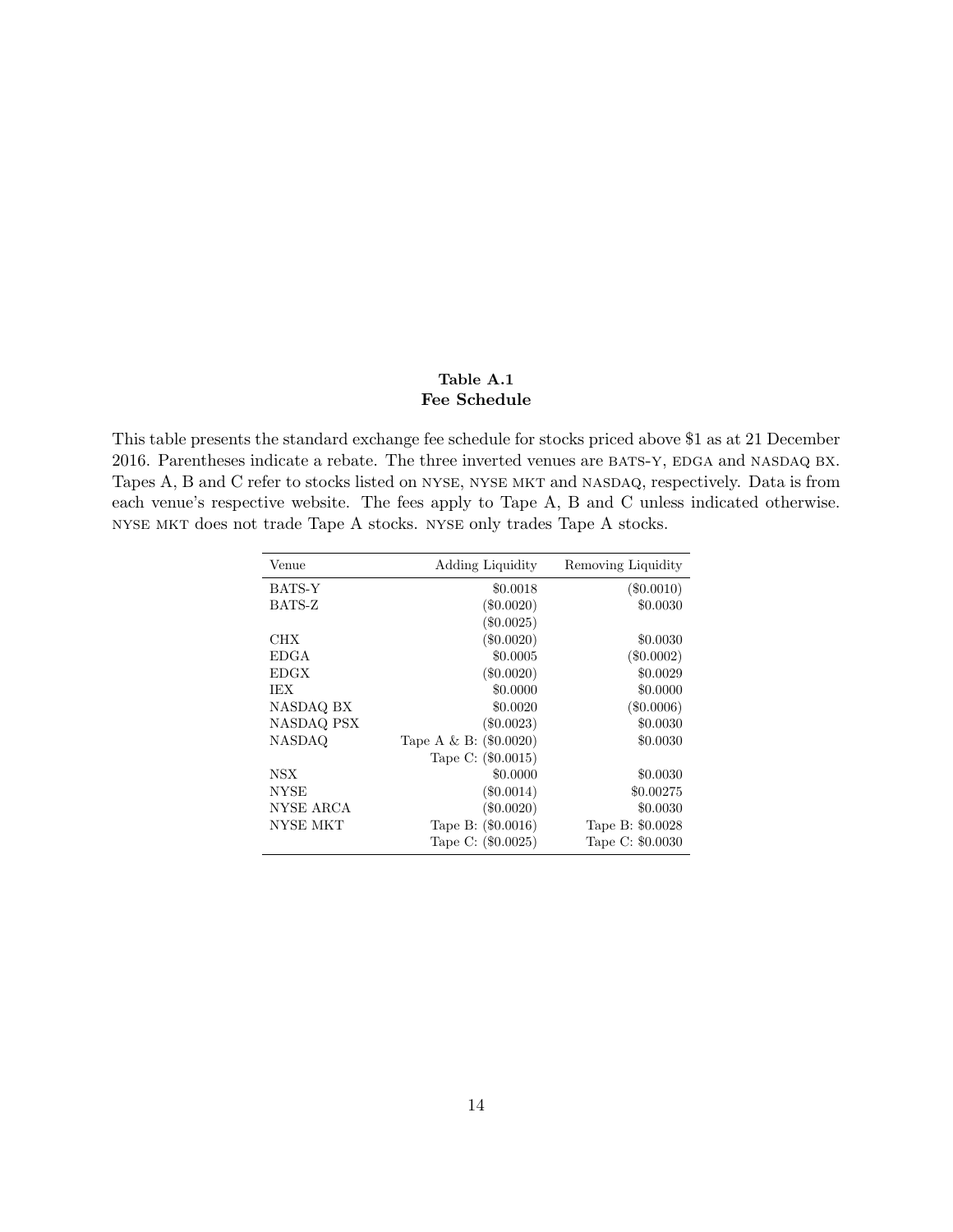### Table A.2 Market Share by Tick Constraint

<span id="page-15-0"></span>This table reports coefficients from ols regressions of inverted venues and dark venues market share of dollar-volume continuous trading, both in %, on rule dummies  $(1_{[trade-at]}, 1_{[trade]},$  and  $1_{[quoted]})$ , lags of the dependent variables, controls, and interactions with a tick constraint dummy. The trade-at rule applies to group three only, the trade rule applies to groups two and three, and the quote rule applies to all pilot tests groups. Controls include the daily vix level, the log of the stock issue market cap (Log(Size)), the inverse of the share price (1/Price), pilot group fixed effects, index membership fixed effects, industry fixed effects, and date fixed effects.  $\mathbf{1}_{\text{tick const.}}$  is a dummy variable equal to one if the stock has above-median tick constraint and zero otherwise. The level of tick constraint is measured as the inverse of the time-weighted average spread during the pre-pilot period of September 2016. t-statistics from robust standard errors clustered by date and stock are presented in parenthesis and \*, \*\* and, \*\*\* indicate statistical significance at the  $10\%$ , 5%, and 1% level respectively. The sample period is September 1, 2016, to December 13, 2016, and include stocks from the Tick Size Pilot Program groups and control group.

|                                                                 |            | Inverted Share |             | Dark Share  |
|-----------------------------------------------------------------|------------|----------------|-------------|-------------|
|                                                                 | (1)        | (2)            | (3)         | (4)         |
|                                                                 |            |                |             |             |
| $\mathbf{1}_{[\text{trade-at}]}$                                | $2.882***$ | $1.865***$     | $-9.338***$ | $-8.706***$ |
|                                                                 | (10.59)    | (7.14)         | $(-23.57)$  | $(-14.82)$  |
| $1_{\text{[trade-at]}} \times 1_{\text{[tick const.]}}$         |            | $1.892***$     |             | $-0.640$    |
|                                                                 |            | (5.48)         |             | $(-0.91)$   |
| $\mathbf{1}_{[\text{trade}]}$                                   | $-0.114$   | $-0.041$       | $-0.402$    | $-0.645$    |
|                                                                 | $(-0.94)$  | $(-0.23)$      | $(-1.34)$   | $(-1.26)$   |
| $1_{\text{[trade]}} \times 1_{\text{[tick const.]}}$            |            | $-0.084$       |             | 0.538       |
|                                                                 |            | $(-0.35)$      |             | (0.86)      |
| $\mathbf{1}_{\text{[quote]}}$                                   | $3.518***$ | $2.970***$     | $2.671***$  | $1.450***$  |
|                                                                 | (29.48)    | (21.04)        | (9.78)      | (3.14)      |
| $1_{\text{[quote]}} \times 1_{\text{[tick const.]}}$            |            | $1.183***$     |             | $2.015***$  |
|                                                                 |            | (5.75)         |             | (3.87)      |
| Inverted Share $(t-1)$                                          | $0.411***$ | $0.350***$     |             |             |
|                                                                 | (41.18)    | (31.81)        |             |             |
| Inverted Share $(t-1) \times \mathbf{1}_{\text{[tick const.]}}$ |            | $0.083***$     |             |             |
|                                                                 |            | (6.19)         |             |             |
| Dark Share $(t-1)$                                              |            |                | $0.245***$  | $0.193***$  |
|                                                                 |            |                | (38.76)     | (25.59)     |
| Dark Share $(t-1) \times \mathbf{1}_{\text{[tick const.]}}$     |            |                |             | $0.141***$  |
|                                                                 |            |                |             | (12.93)     |
| Controls                                                        | Yes        | Yes            | Yes         | Yes         |
| Pilot Group F.E.                                                | Yes        | Yes            | Yes         | Yes         |
| Index F.E.                                                      | Yes        | Yes            | Yes         | Yes         |
| Industry F.E.                                                   | Yes        | Yes            | Yes         | Yes         |
| Date F.E.                                                       | Yes        | Yes            | Yes         | Yes         |
| Adjusted $R^2$                                                  | 0.518      | 0.528          | 0.336       | 0.342       |
| N                                                               | 152,303    | 152,303        | 152,303     | 152,303     |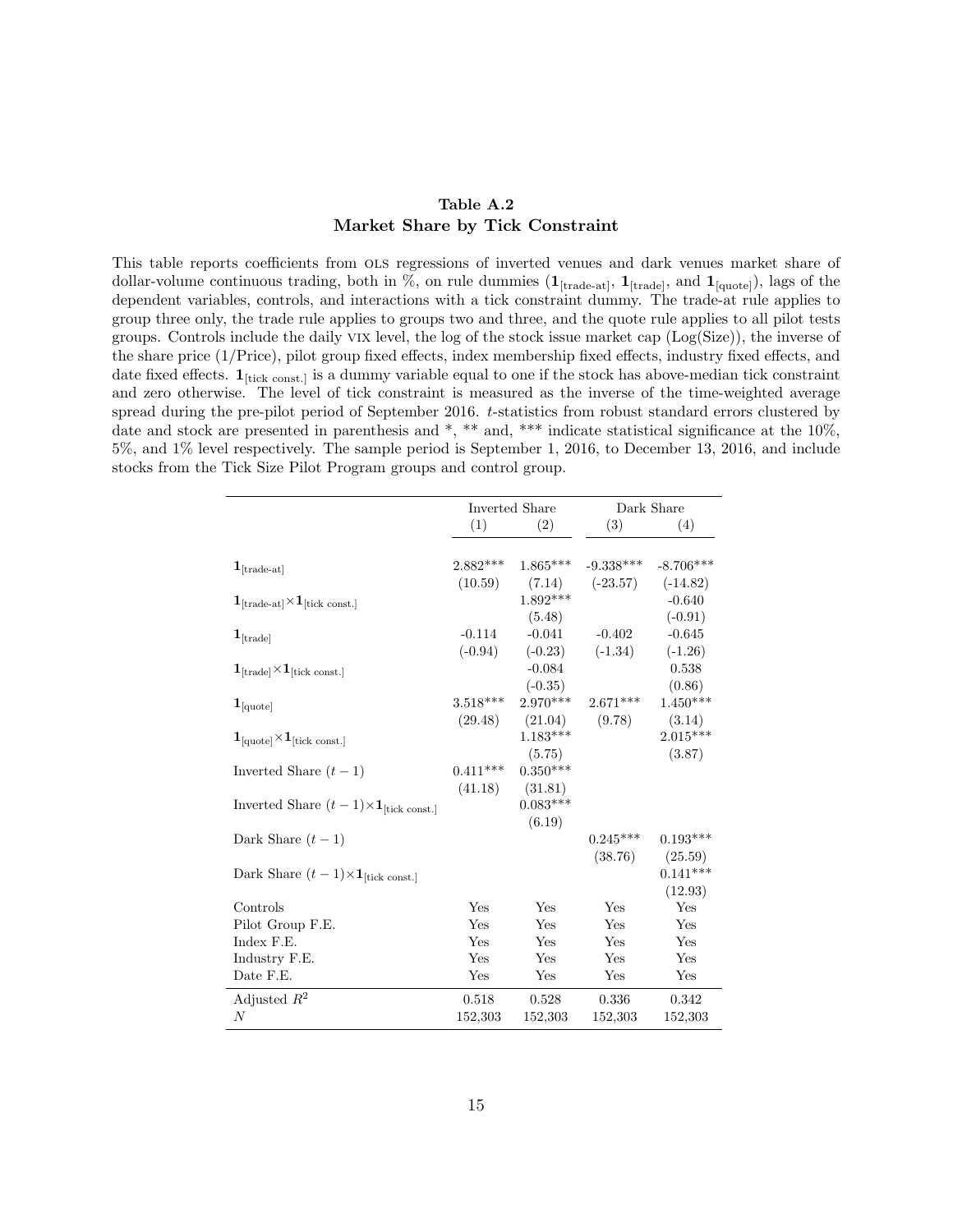### Table A.3 Pricing Efficiency by Tick Constraint

<span id="page-16-0"></span>This table reports coefficients from iv-2sls regressions of price efficiency measures on inverted venues market share and dark venues market share, both in decimals, rule dummies  $(1_{\text{[trade]}}, \text{and } 1_{\text{[quoted]}})$ , controls, and interactions with a tick constraint dummy. The price efficiency measures are the absolute difference between one and the variance ratio  $(|1-VR|)$ , the 15-seconds midpoint return auto-correlation (AC (15 sec)) and the 15-seconds midpoint return market cross-correlation (CC (15 sec)). Instrumented variables inverted venues market share and dark venues market share are estimated in the first stage by regressing on the dependent variables of the second stage, using the trade-at rule dummy  $(1_{[trade-at]})$  and one lag of the instrumented variable as instruments. The trade-at rule applies to group three only, the trade rule applies to groups two and three, and the quote rule applies to all pilot tests groups. Controls include the daily vix level, the log of the stock issue market cap  $(Log(Size))$ , the inverse of the share price  $(1/Price)$ , pilot group fixed effects, index membership fixed effects, industry fixed effects, and date fixed effects.  $\mathbf{1}_{[\text{tick const.}]}$  is a dummy variable equal to one if the stock has above-median tick constraint and zero otherwise. The level of tick constraint is measured as the inverse of the time-weighted average spread during the pre-pilot period of September 2016. t-statistics from robust standard errors clustered by date and stock are presented in parenthesis and \*, \*\* and, \*\*\* indicate statistical significance at the 10%, 5%, and 1% level respectively. The sample period is September 1, 2016, to December 13, 2016, and include stocks from the Tick Size Pilot Program groups and control group. See the text for details on variable construction.

|                                                      | $ 1-VR $    |             |             | AC(15 sec)  | CC(15 sec)  |             |
|------------------------------------------------------|-------------|-------------|-------------|-------------|-------------|-------------|
|                                                      | (1)         | (2)         | (3)         | (4)         | (5)         | (6)         |
|                                                      |             |             |             |             |             |             |
| Inverted Share                                       | $-0.099***$ | $-0.024$    | $-0.035**$  | $-0.019$    | $-0.037***$ | 0.014       |
|                                                      | $(-3.34)$   | $(-0.49)$   | $(-2.46)$   | $(-0.77)$   | $(-3.18)$   | (1.03)      |
| Inverted Share $\times$ 1 <sub>[tick const.]</sub>   |             | $-0.143**$  |             | $-0.037$    |             | $-0.097***$ |
|                                                      |             | $(-2.21)$   |             | $(-1.24)$   |             | $(-4.72)$   |
| Dark Share                                           | $-0.108***$ | $-0.121***$ | $-0.061***$ | $-0.072***$ | $-0.024***$ | $-0.004$    |
|                                                      | $(-6.71)$   | $(-4.98)$   | $(-7.12)$   | $(-5.13)$   | $(-4.70)$   | $(-0.82)$   |
| Dark Share $\times\mathbf{1}_{\text{[tick const.]}}$ |             | 0.045       |             | 0.027       |             | $-0.053***$ |
|                                                      |             | (1.49)      |             | (1.63)      |             | $(-6.00)$   |
| $\mathbf{1}_{[\text{trade}]}$                        | 0.003       | 0.004       | 0.002       | 0.003       | $-0.002$    | $-0.001$    |
|                                                      | (0.73)      | (0.69)      | (1.17)      | (0.83)      | $(-1.43)$   | $(-0.65)$   |
| $1_{[\text{trade}]} \times 1_{[\text{tick const.}]}$ |             | 0.001       |             | 0.000       |             | $-0.003$    |
|                                                      |             | (0.13)      |             | (0.07)      |             | $(-1.18)$   |
| $\mathbf{1}_{\left[\text{quote}\right]}$             | $-0.001$    | $-0.017***$ | $-0.006***$ | $-0.013***$ | $-0.009***$ | $-0.002$    |
|                                                      | $(-0.18)$   | $(-3.43)$   | $(-3.26)$   | $(-4.61)$   | $(-5.72)$   | $(-1.37)$   |
| $1_{\text{[quote]}} \times 1_{\text{[tick const.]}}$ |             | $0.033***$  |             | $0.014***$  |             | $-0.013***$ |
|                                                      |             | (4.85)      |             | (3.67)      |             | $(-4.51)$   |
| $\mathbf{1}_{\text{[tick const.]}}$                  |             | 0.047       |             | 0.037       |             | $-0.018$    |
|                                                      |             | (1.06)      |             | (1.44)      |             | $(-0.79)$   |
| Controls                                             | Yes         | Yes         | Yes         | Yes         | Yes         | Yes         |
| Pilot Group F.E.                                     | Yes         | Yes         | Yes         | Yes         | Yes         | Yes         |
| Industry F.E.                                        | Yes         | Yes         | Yes         | Yes         | Yes         | Yes         |
| Index F.E.                                           | Yes         | Yes         | Yes         | Yes         | Yes         | Yes         |
| Date F.E.                                            | Yes         | Yes         | Yes         | Yes         | Yes         | Yes         |
| Adjusted $R^2$                                       | 0.011       | 0.018       | 0.016       | 0.022       | 0.371       | 0.407       |
| $\boldsymbol{N}$                                     | 152,303     | 152,303     | 152,303     | 152,303     | 152,172     | 152,172     |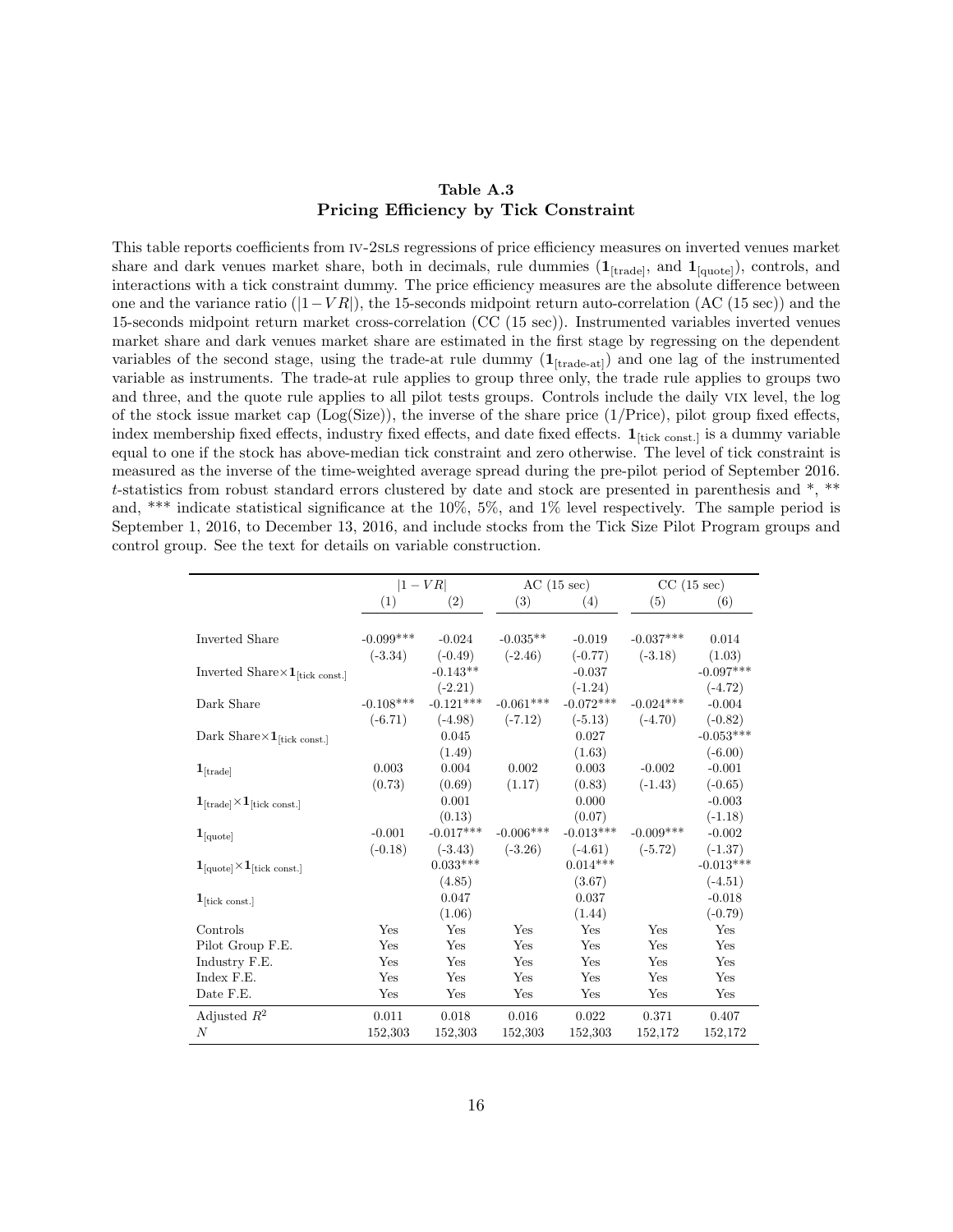### Table A.4 Variance Ratio

<span id="page-17-0"></span>This table reports coefficients from iv-2sls regressions of price efficiency measures on inverted venues market share and dark venues market share, both in decimals, rule dummies  $(1_{[trade]},$  and  $1_{[quoted]})$ , and controls. The price efficiency measures are the absolute difference between one and the variance ratio  $(|1-VR|)$  computed at different horizons. Instrumented variables inverted venues market share and dark venues market share are estimated in the first stage by regressing on the dependent variables of the second stage, using the trade-at rule dummy  $(1_{[trade-at]})$  and one lag of the instrumented variable as instruments. The trade-at rule applies to group three only, the trade rule applies to groups two and three, and the quote rule applies to all pilot tests groups. Controls include the daily vix level, the log of the stock issue market cap (Log(Size)), the inverse of the share price (1/Price), pilot group fixed effects, index membership fixed effects, industry fixed effects, and date fixed effects. Results are presented for the full sample, and for two subsamples of stocks with below and above median tick constraint. The level of tick constraint is measured as the inverse of the time-weighted average spread during the pre-pilot period of September 2016. t-statistics from robust standard errors clustered by date and stock are presented in parenthesis and \*, \*\* and, \*\*\* indicate statistical significance at the 10%, 5%, and 1% level respectively. The sample period is September 1, 2016, to December 13, 2016, and include stocks from the Tick Size Pilot Program groups and control group. See the text for details on variable construction.

|                                          |                 | Full Sample |             |                   | Low Tick Constraint |             |             | High Tick Constraint |             |
|------------------------------------------|-----------------|-------------|-------------|-------------------|---------------------|-------------|-------------|----------------------|-------------|
|                                          | 2m/30s          | 5m/1m       | 30m/5m      | 2m/30s            | 5m/1m               | 30m/5m      | 2m/30s      | 5m/1m                | 30m/5m      |
|                                          | (1)             | (2)         | (3)         | $\left( 4\right)$ | (5)                 | (6)         | (7)         | (8)                  | (9)         |
|                                          |                 |             |             |                   |                     |             |             |                      |             |
| Inverted Share                           | $-0.082**$      | $-0.125***$ | $-0.229***$ | 0.006             | $-0.086$            | $-0.125*$   | $-0.122***$ | $-0.102***$          | $-0.218***$ |
|                                          | $(-2.62)$       | $(-4.11)$   | $(-4.81)$   | (0.11)            | $(-1.66)$           | $(-1.89)$   | $(-3.17)$   | $(-3.05)$            | $(-3.26)$   |
| Dark Share                               | $-0.127***$     | $-0.133***$ | $-0.045**$  | $-0.144***$       | $-0.130***$         | $-0.020$    | $-0.071***$ | $-0.083***$          | $-0.014$    |
|                                          | $(-7.59)$       | $(-7.81)$   | $(-2.26)$   | $(-5.58)$         | $(-5.07)$           | $(-0.65)$   | $(-3.73)$   | $(-4.48)$            | $(-0.45)$   |
| $\mathbf{1}_{[\text{trade}]}$            | 0.000           | 0.001       | $-0.003$    | 0.003             | $-0.001$            | $-0.007$    | 0.000       | 0.006                | 0.003       |
|                                          | (0.03)          | (0.31)      | $(-0.47)$   | (0.62)            | $(-0.16)$           | $(-0.95)$   | (0.08)      | (1.30)               | (0.40)      |
| $\mathbf{1}_{\left[\text{quote}\right]}$ | 0.004           | 0.007       | 0.003       | $-0.017***$       | $-0.007$            | $-0.004$    | $0.021***$  | $0.015***$           | 0.003       |
|                                          | (0.98)          | (1.57)      | (0.49)      | $(-3.07)$         | $(-1.16)$           | $(-0.59)$   | (4.08)      | (2.71)               | (0.31)      |
| VIX                                      | $0.005^{***}\,$ | $0.004***$  | $0.006***$  | $0.004***$        | $0.004***$          | $0.007***$  | $0.005***$  | $0.002***$           | $0.004***$  |
|                                          | (16.02)         | (9.82)      | (10.66)     | (7.78)            | (6.26)              | (8.93)      | (11.46)     | (4.39)               | (4.80)      |
| Log(Size)                                | $-0.013***$     | $-0.012***$ | $-0.011***$ | $-0.010***$       | $-0.010***$         | $-0.011***$ | $-0.011***$ | $-0.008***$          | $-0.009***$ |
|                                          | $(-10.18)$      | $(-8.13)$   | $(-6.15)$   | $(-4.73)$         | $(-4.42)$           | $(-4.62)$   | $(-7.11)$   | $(-5.26)$            | $(-3.94)$   |
| $1/\text{Price}$                         | $-0.022**$      | $-0.024*$   | $-0.042***$ | $0.060***$        | 0.012               | $-0.046*$   | $-0.022**$  | $-0.007$             | $-0.018$    |
|                                          | $(-2.25)$       | $(-1.99)$   | $(-3.71)$   | (3.00)            | (0.63)              | $(-1.85)$   | $(-2.33)$   | $(-0.71)$            | $(-1.65)$   |
| Pilot Group F.E.                         | Yes             | Yes         | Yes         | Yes               | Yes                 | Yes         | Yes         | Yes                  | Yes         |
| Industry F.E.                            | Yes             | Yes         | Yes         | Yes               | Yes                 | Yes         | Yes         | Yes                  | Yes         |
| Index F.E.                               | Yes             | Yes         | Yes         | Yes               | Yes                 | Yes         | Yes         | Yes                  | Yes         |
| Date F.E.                                | Yes             | Yes         | Yes         | Yes               | Yes                 | Yes         | Yes         | Yes                  | Yes         |
| Adjusted $R^2$                           | 0.011           | 0.007       | 0.006       | 0.012             | 0.009               | 0.005       | 0.011       | 0.006                | 0.007       |
| $\overline{N}$                           | 152,303         | 152,303     | 152,259     | 73,884            | 73,884              | 73,865      | 78,416      | 78,416               | 78,391      |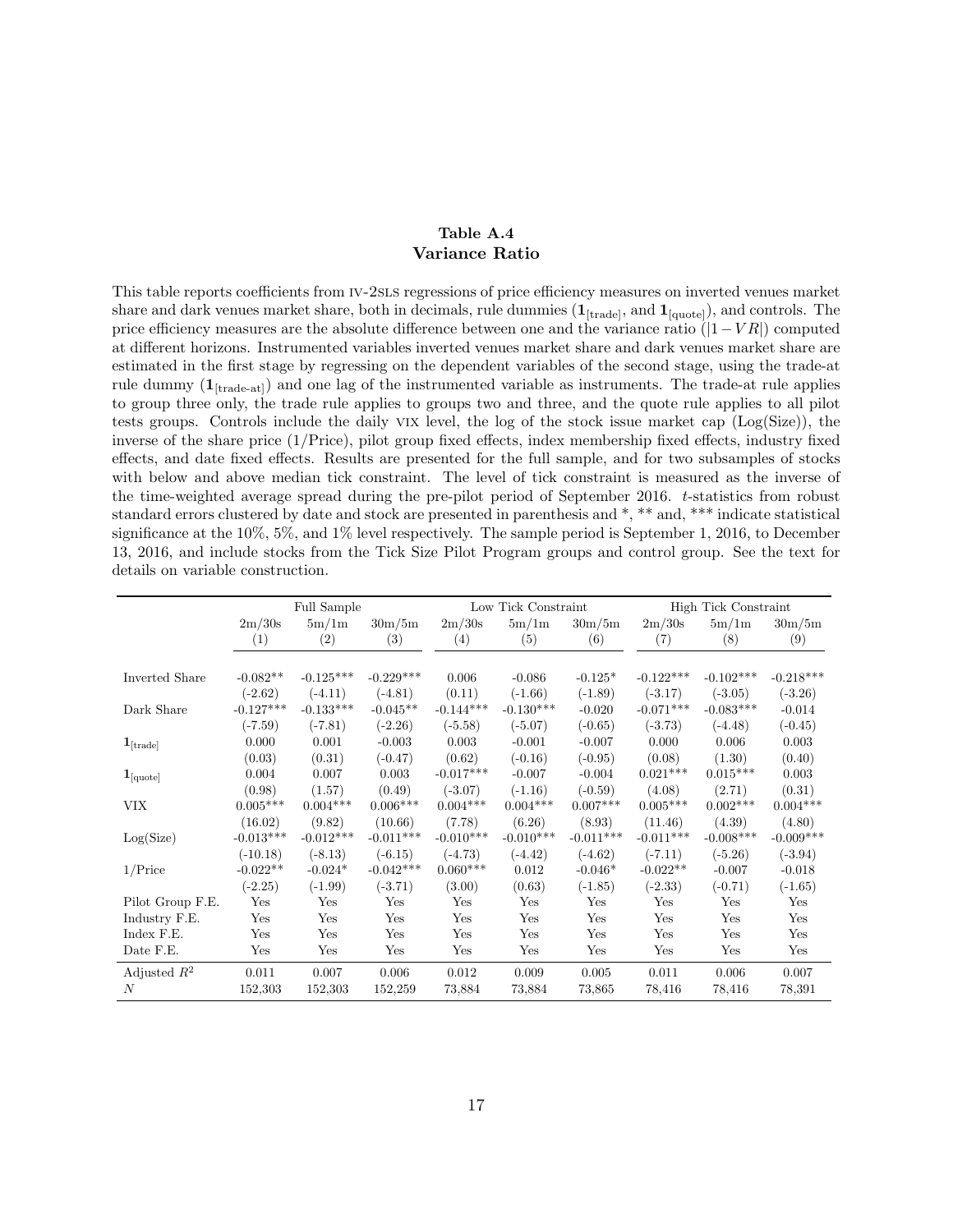### Table A.5Pricing Efficiency Split on pre-TSP Price

This table reports coefficients from IV-2sLs regressions of price efficiency measures on inverted venues market share and dark venues market share, both in decimals, rule dummies  $(1_{[\text{trade}]})$ , and  $1_{[\text{quote}]}$ , and controls. The price efficiency measures are the absolute difference between one and the variance ratio  $(|1 - VR|)$ , the 15-seconds midpoint return auto-correlation (AC (15 sec)) and the 15-seconds midpoint return market cross-correlation (CC (15 sec)). Instrumented variables inverted venues market share and dark venues market share are estimated in the first stage by regressing on the dependent variables of the second stage, using the trade-atrule dummy  $(1_{[trade-at]})$  and one lag of the instrumented variable as instruments. The trade-at rule applies to group three only, the trade rule applies to groups two and three, and the quote rule applies to all <sup>p</sup>ilot tests groups. Controls include the daily vix level, the log of the stock issue market cap ( $Log(Size)$ ), the inverse of the share price  $(1/Price)$ , pilot group fixed effects, index membership fixed effects, industry fixed effects, and date fixed effects. Results are presented for the full sample, and for two subsamples of stockswith below and above median price as of end of August 2016. t-statistics from robust standard errors clustered by date and stock are presented in parenthesis and \*, \*\* and, \*\*\* indicate statistical significance at the 10%, 5%, and 1% level respectively. The sample period is September 1, 2016, to December 13, 2016, and include stocks from the Tick Size Pilot Program groups and control group.See the text for details on variable construction.

<span id="page-18-0"></span>

|                               | Full Sample |             |             |             | Low Price   |             |                 | <b>High Price</b> |             |  |  |
|-------------------------------|-------------|-------------|-------------|-------------|-------------|-------------|-----------------|-------------------|-------------|--|--|
|                               | $ 1 - VR $  | AC(15 sec)  | CC(15 sec)  | $ 1 - VR $  | AC(15 sec)  | CC(15 sec)  | $ 1 - VR $      | AC(15 sec)        | CC(15 sec)  |  |  |
|                               | (1)         | (2)         | (3)         | (4)         | (5)         | (6)         | (7)             | (8)               | (9)         |  |  |
| Inverted Share                | $-0.099***$ | $-0.035**$  | $-0.037***$ | $-0.192***$ | $-0.088***$ | $-0.010$    | 0.050           | 0.027             | $-0.058***$ |  |  |
| Dark Share                    | $(-3.34)$   | $(-2.46)$   | $(-3.18)$   | $(-4.73)$   | $(-4.75)$   | $(-0.71)$   | (1.09)          | (1.12)            | $(-3.39)$   |  |  |
|                               | $-0.108***$ | $-0.061***$ | $-0.024***$ | $-0.127***$ | $-0.066***$ | $-0.019***$ | $-0.065***$     | $-0.050***$       | $-0.042***$ |  |  |
| $\mathbf{1}_{[\text{trade}]}$ | $(-6.71)$   | $(-7.12)$   | $(-4.70)$   | $(-6.06)$   | $(-6.56)$   | $(-3.30)$   | $(-2.71)$       | $(-3.61)$         | $(-5.09)$   |  |  |
|                               | 0.003       | 0.002       | $-0.002$    | 0.005       | $0.005*$    | $-0.003$    | 0.001           | $-0.000$          | $-0.003$    |  |  |
| $\mathbf{1}_{[\text{quote}]}$ | (0.73)      | (1.17)      | $(-1.43)$   | (0.98)      | (1.92)      | $(-1.36)$   | (0.13)          | $(-0.06)$         | $(-1.28)$   |  |  |
|                               | $-0.001$    | $-0.006***$ | $-0.009***$ | 0.008       | $-0.002$    | $-0.011***$ | $-0.014**$      | $-0.011***$       | $-0.007***$ |  |  |
| <b>VIX</b>                    | $(-0.18)$   | $(-3.26)$   | $(-5.72)$   | (1.66)      | $(-0.83)$   | $(-4.94)$   | $(-2.61)$       | $(-3.89)$         | $(-3.33)$   |  |  |
|                               | $0.004***$  | $0.002***$  | $-0.002***$ | $0.005***$  | $0.003***$  | $-0.001***$ | $0.004^{***}\,$ | $0.002***$        | $-0.003***$ |  |  |
| Log(Size)                     | (13.63)     | (12.46)     | $(-7.15)$   | (10.23)     | (11.24)     | $(-5.38)$   | (9.28)          | (7.64)            | $(-7.98)$   |  |  |
|                               | $-0.008***$ | $-0.004***$ | $0.016***$  | $-0.008***$ | $-0.003***$ | $0.010***$  | $-0.012***$     | $-0.006***$       | $0.025***$  |  |  |
| $1/\text{Price}$              | $(-6.81)$   | $(-5.74)$   | (17.48)     | $(-4.91)$   | $(-3.75)$   | (10.77)     | $(-5.88)$       | $(-5.25)$         | (17.35)     |  |  |
|                               | $-0.014$    | $-0.015**$  | $0.013***$  | 0.004       | $-0.005$    | $-0.006*$   | $-0.415***$     | $-0.142***$       | $0.325***$  |  |  |
| Pilot Group F.E.              | $(-1.61)$   | $(-2.59)$   | (3.32)      | (0.56)      | $(-1.24)$   | $(-1.92)$   | $(-4.58)$       | $(-2.93)$         | (5.44)      |  |  |
|                               | Yes         | Yes         | Yes         | Yes         | Yes         | Yes         | Yes             | Yes               | Yes         |  |  |
| Industry F.E.                 | Yes         | Yes         | Yes         | Yes         | Yes         | Yes         | Yes             | Yes               | Yes         |  |  |
| Index F.E.                    | Yes         | Yes         | Yes         | Yes         | Yes         | Yes         | Yes             | Yes               | Yes         |  |  |
| Date F.E.                     | Yes         | Yes         | Yes         | Yes         | Yes         | Yes         | Yes             | Yes               | Yes         |  |  |
| Adjusted $R^2$                | 0.011       | 0.016       | 0.371       | 0.011       | 0.011       | 0.286       | 0.018           | 0.029             | 0.357       |  |  |
| $\boldsymbol{N}$              | 152,303     | 152,303     | 152,172     | 75,281      | 75,281      | 75,164      | 76,952          | 76,952            | 76,938      |  |  |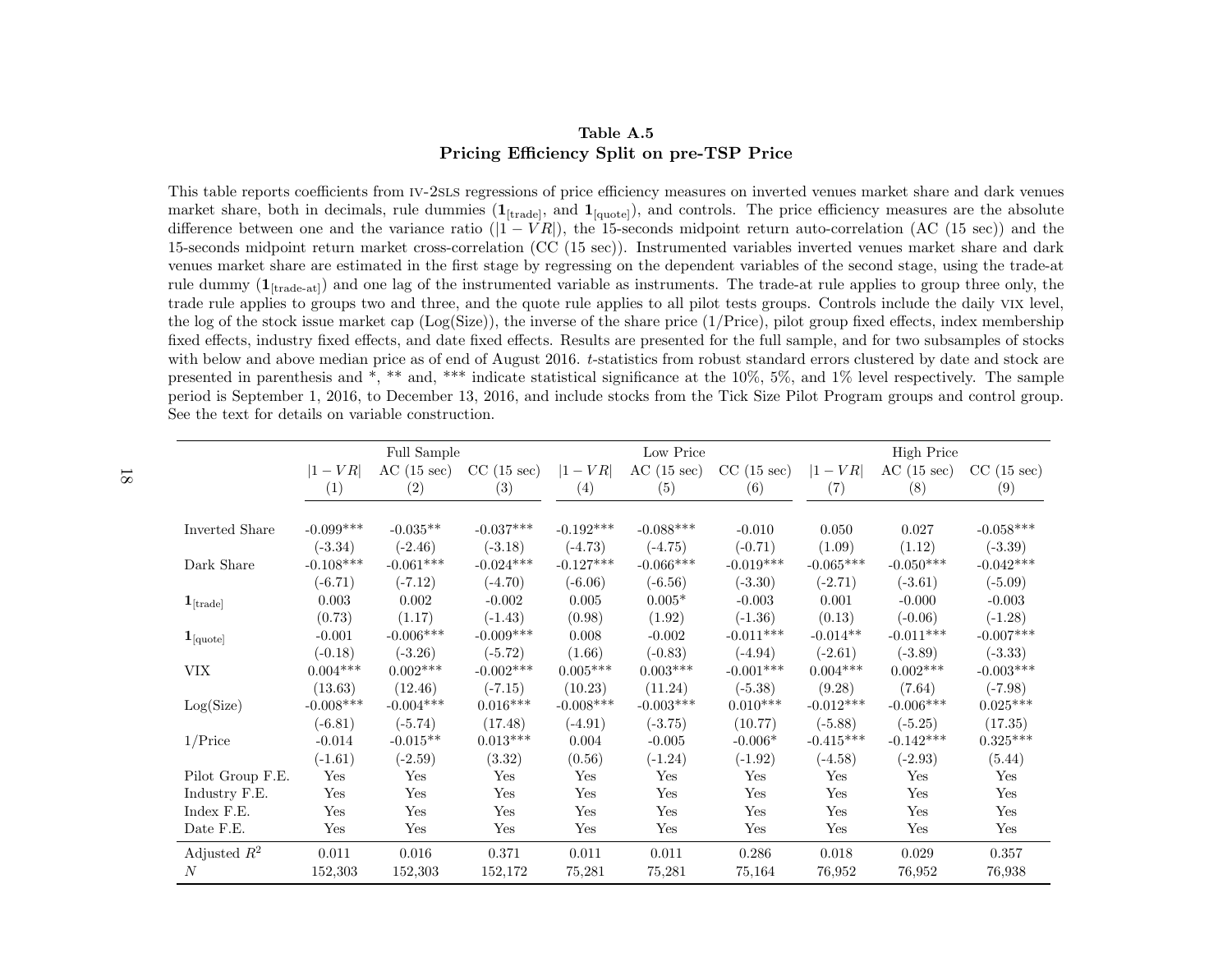### Table A.6Liquidity Split on pre-TSP Price

This table reports coefficients from IV-2sLs regressions of liquidity measures on inverted venues market share and dark venues market share, both in decimals, rule dummies  $(1_{[\text{trade}]})$ , and  $1_{[\text{quote}]})$ , and controls. The liquidity measures are the relative spread, the effective spread, the 1-minute realized spread and the 1-minute price impact. Instrumented variables inverted venues market share and dark venues market share are estimated in the first stage by regressing on the dependent variables of the second stage, using the trade-atrule dummy  $(1_{[trade-at]})$  and one lag of the instrumented variable as instruments. The trade-at rule applies to group three only, the trade rule applies to groups two and three, and the quote rule applies to all pilot tests groups. Controls include the daily VIX level, the log of the stock issue market cap (Log(Size)), the inverse of the share price (1/Price), <sup>p</sup>ilot group fixed effects, index membership fixed effects, industry fixed effects, and date fixed effects. Results are presented for the full sample, and for two subsamples of stocks with below and above median tick constraint. The level of tick constraint is measured as the inverse of the time-weighted average spread during the pre-pilot period of September 2016. <sup>t</sup>-statistics from robust standard errors clustered by date and stock are presented in parenthesis and \*, \*\* and, \*\*\* indicate statistical significance at the 10%, 5%, and 1% level respectively. The sample period is September 1, 2016, to December 13, 2016, and include stocks from the Tick Size Pilot Program groups and control group. See thetext for details on variable construction.

<span id="page-19-0"></span>

|                               |                 |             | Full Sample |             |                        |             | Low Price   |             |              |             | <b>High Price</b> |             |
|-------------------------------|-----------------|-------------|-------------|-------------|------------------------|-------------|-------------|-------------|--------------|-------------|-------------------|-------------|
|                               | Rel. Spd.       | Eff. Spd.   | Real. Spd.  | Prc. Impact | Rel. Spd.              | Eff. Spd.   | Real. Spd.  | Prc. Impact | Rel. Spd.    | Eff. Spd.   | Real. Spd.        | Prc. Impact |
|                               | (1)             | (2)         | (3)         | (4)         | (5)                    | (6)         | (7)         | (8)         | (9)          | (10)        | (11)              | (12)        |
|                               |                 |             |             |             |                        |             |             |             |              |             |                   |             |
| Inverted Share                | $-5.687***$     | $-3.066***$ | $-2.438***$ | $-0.643***$ | $-3.960***$            | $-2.042***$ | $-1.880***$ | $-0.241*$   | $-5.254***$  | $-2.817***$ | $-2.033***$       | $-0.761***$ |
|                               | $(-10.33)$      | $(-11.16)$  | $(-11.44)$  | $(-6.39)$   | $(-6.05)$              | $(-5.75)$   | $(-6.62)$   | $(-1.69)$   | $(-6.27)$    | $(-6.72)$   | $(-6.15)$         | $(-5.73)$   |
| Dark Share                    | $-0.698***$     | $-0.293**$  | 0.020       | $-0.360***$ | $-0.579$               | $-0.207$    | 0.044       | $-0.341***$ | 0.016        | 0.056       | $0.333**$         | $-0.273***$ |
|                               | $(-2.77)$       | $(-2.19)$   | (0.17)      | $(-6.09)$   | $(-1.60)$              | $(-1.06)$   | (0.27)      | $(-4.01)$   | (0.05)       | (0.35)      | (2.04)            | $(-3.68)$   |
| $\mathbf{1}_{[\text{trade}]}$ | $0.096**$       | $0.048*$    | $0.040**$   | 0.002       | $0.108*$               | 0.031       | 0.023       | $-0.004$    | $0.101**$    | $0.071***$  | $0.063***$        | 0.009       |
|                               | (2.41)          | (1.93)      | (2.10)      | (0.17)      | (1.80)                 | (0.77)      | (0.72)      | $(-0.20)$   | (2.42)       | (3.38)      | (3.92)            | (0.96)      |
| $\mathbf{1}_{\text{[quote]}}$ | $0.558^{***}\,$ | $0.362***$  | $0.254***$  | $0.113***$  | $0.593^{\ast\ast\ast}$ | $0.426***$  | $0.305***$  | $0.133***$  | $0.371***$   | $0.212***$  | $0.137***$        | $0.074***$  |
|                               | (11.07)         | (13.06)     | (11.33)     | (10.28)     | (8.41)                 | (9.82)      | (8.67)      | (7.36)      | (5.67)       | (6.89)      | (5.52)            | (6.94)      |
| <b>VIX</b>                    | $0.174***$      | $0.096***$  | $0.057***$  | $0.038***$  | $0.204***$             | $0.114***$  | $0.068***$  | $0.044***$  | $0.182***$   | $0.098***$  | $0.062***$        | $0.036***$  |
|                               | (21.61)         | (20.25)     | (15.04)     | (22.76)     | (15.90)                | (15.10)     | (11.23)     | (17.42)     | (14.29)      | (13.70)     | (10.61)           | (16.01)     |
| Log(Size)                     | $-0.523***$     | $-0.301***$ | $-0.189***$ | $-0.107***$ | $-0.676***$            | $-0.397***$ | $-0.253***$ | $-0.136***$ | $-0.546***$  | $-0.302***$ | $-0.200***$       | $-0.101***$ |
|                               | $(-19.33)$      | $(-19.48)$  | $(-16.18)$  | $(-20.24)$  | $(-13.67)$             | $(-14.13)$  | $(-11.79)$  | $(-14.84)$  | $(-13.75)$   | $(-14.00)$  | $(-11.84)$        | $(-15.33)$  |
| $1/\text{Price}$              | $-0.492**$      | $0.273*$    | $-0.031$    | $0.320***$  | 0.144                  | $0.629***$  | $0.290**$   | $0.361***$  | $-11.963***$ | $-5.765***$ | $-4.440***$       | $-1.277***$ |
|                               | $(-2.22)$       | (1.81)      | $(-0.28)$   | (5.57)      | (0.57)                 | (3.18)      | (2.15)      | (4.82)      | $(-7.41)$    | $(-6.48)$   | $(-6.62)$         | $(-4.78)$   |
| Pilot Group F.E.              | Yes             | Yes         | Yes         | Yes         | Yes                    | Yes         | Yes         | Yes         | Yes          | Yes         | Yes               | Yes         |
| Industry F.E.                 | Yes             | Yes         | Yes         | Yes         | Yes                    | Yes         | Yes         | Yes         | Yes          | Yes         | Yes               | Yes         |
| Index F.E.                    | Yes             | Yes         | Yes         | Yes         | Yes                    | Yes         | Yes         | Yes         | Yes          | Yes         | Yes               | Yes         |
| Date F.E.                     | Yes             | Yes         | Yes         | Yes         | Yes                    | Yes         | Yes         | Yes         | Yes          | Yes         | Yes               | Yes         |
| Adjusted $R^2$                | 0.337           | 0.371       | 0.222       | 0.184       | 0.323                  | 0.353       | 0.205       | 0.148       | 0.357        | 0.358       | 0.250             | 0.159       |
| N                             | 152,303         | 151,961     | 151,961     | 151,961     | 75,281                 | 75,037      | 75,037      | 75,037      | 76,952       | 76,854      | 76,854            | 76,854      |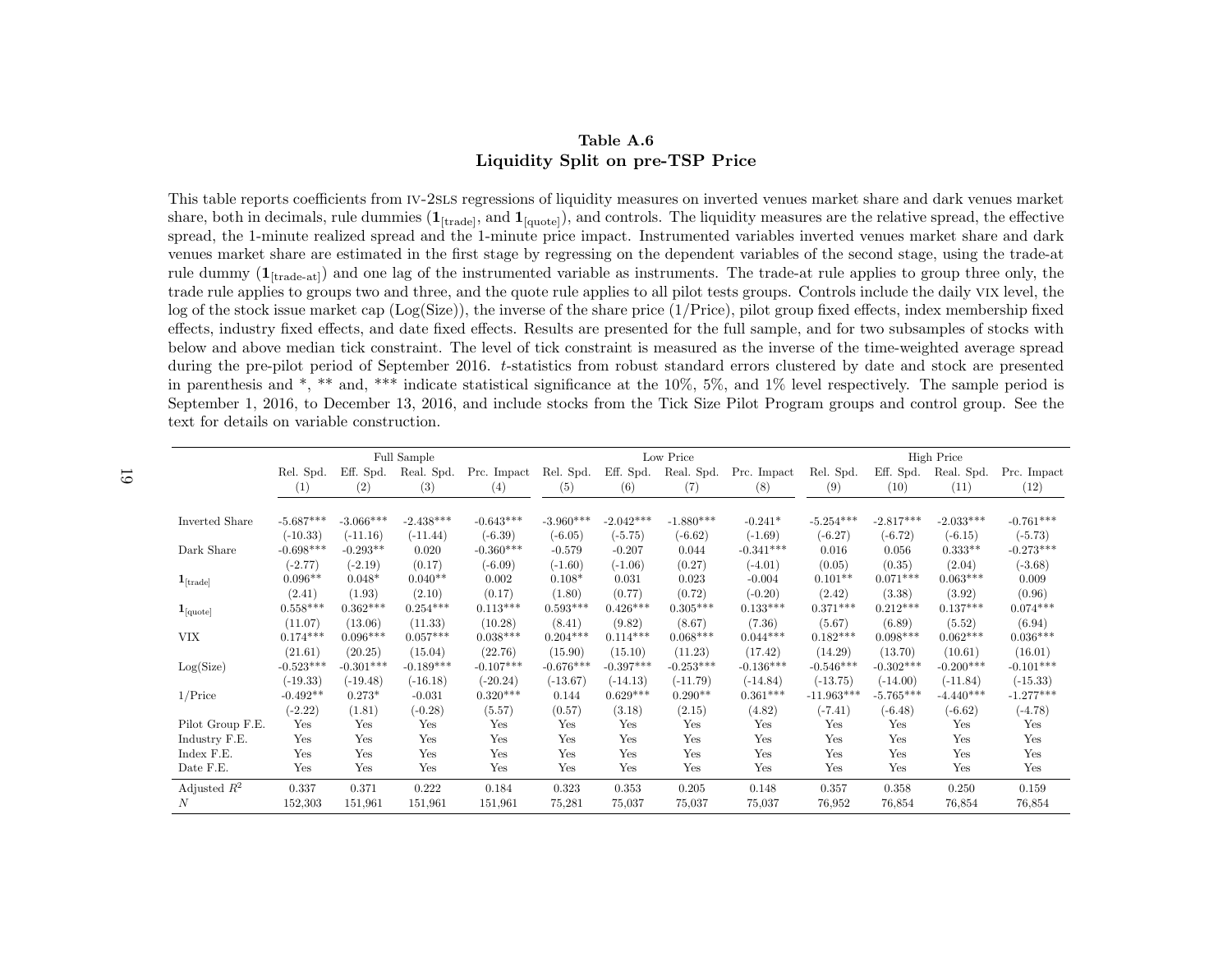### Table A.7 Difference-in-Difference Market Share

<span id="page-20-0"></span>This table reports coefficients from ols regressions of inverted venues and dark venues market share of dollar-volume continuous trading, both in %.  $1_{[s.t. \text{ trade-at}]}, 1_{[s.t. \text{ trade}]}, 1_{[s.t. \text{ quote}]}}$  are dummy variables equal to one if the stock is subject to the rule at one point in the sample and zero otherwise. The trade-at rule applies to group three only, the trade rule applies to groups two and three, and the quote rule applies to all pilot tests groups.  $\mathbf{1}_{\text{[tick const.]}}$  is a dummy variable equal to one if the stock has above-median tick constraint and zero otherwise. The level of tick constraint is measured as the inverse of the time-weighted average spread during the pre-pilot period of September 2016.  $\mathbf{1}_{\text{[post]}}$  is a dummy variable equal to one if the stock is in the post-treatment period and zero otherwise. Controls include the daily vix level, the log of the stock issue market cap (Log(Size)), the inverse of the share price (1/Price), index membership fixed effects, and industry fixed effects. t-statistics from robust standard errors clustered by date and stock are presented in parenthesis and \*, \*\* and, \*\*\* indicate statistical significance at the 10%, 5%, and 1% level respectively. The sample period is September 1, 2016 to December 13, 2016, and include stocks from the Tick Size Pilot Program groups and control group. See the text for details on variable construction.

|                                                                                                                  |                      | Inverted Share |                               | Dark Share   |
|------------------------------------------------------------------------------------------------------------------|----------------------|----------------|-------------------------------|--------------|
|                                                                                                                  | (1)                  | (2)            | (3)                           | (4)          |
|                                                                                                                  |                      |                |                               |              |
| $\mathbf{1}_{\text{[s.t. trade-at]}} \times \mathbf{1}_{\text{[post]}}$                                          | $4.547***$           | $2.562***$     | $-12.231***$                  | $-10.479***$ |
|                                                                                                                  | (14.05)              | (7.00)         | $(-25.27)$                    | $(-15.09)$   |
| $1_{\text{[s.t. trade]}} \times 1_{\text{[post]}}$                                                               | $-0.200$             | $-0.044$       | $-0.498$                      | $-0.774$     |
|                                                                                                                  |                      |                | $(-0.96)$ $(-0.16)$ $(-1.25)$ | $(-1.23)$    |
| $1_{\text{[s.t. quote]}} \times 1_{\text{[post]}}$                                                               | $6.013***$           | $4.651***$     | $3.467***$                    | $1.838***$   |
|                                                                                                                  | (33.67)              | (21.94)        | (9.43)                        | (3.19)       |
| $\mathbf{1}_{\text{[s.t. trade-at]}} \times \mathbf{1}_{\text{[post]}} \times \mathbf{1}_{\text{[tick const.]}}$ |                      | $3.701***$     |                               | $-3.576***$  |
|                                                                                                                  |                      | (7.50)         |                               | $(-4.01)$    |
| $1_{\text{[s.t. trade]}} \times 1_{\text{[post]}} \times 1_{\text{[tick const.]}}$                               |                      | $-0.207$       |                               | 0.653        |
|                                                                                                                  |                      | $(-0.55)$      |                               | (0.81)       |
| $1_{\text{[s.t. quote]}} \times 1_{\text{[post]}} \times 1_{\text{[tick const.]}}$                               |                      | $2.663***$     |                               | $3.167***$   |
|                                                                                                                  |                      | (8.98)         |                               | (4.60)       |
| Controls                                                                                                         | $\operatorname{Yes}$ | Yes            | Yes                           | Yes          |
| Index F.E.                                                                                                       | Yes                  | Yes            | Yes                           | Yes          |
| Industry F.E.                                                                                                    | Yes                  | Yes            | Yes                           | Yes          |
| Adjusted $R^2$                                                                                                   | 0.412                | 0.432          | 0.289                         | 0.291        |
| N                                                                                                                | 154,613              | 154,613        | 154,613                       | 154,613      |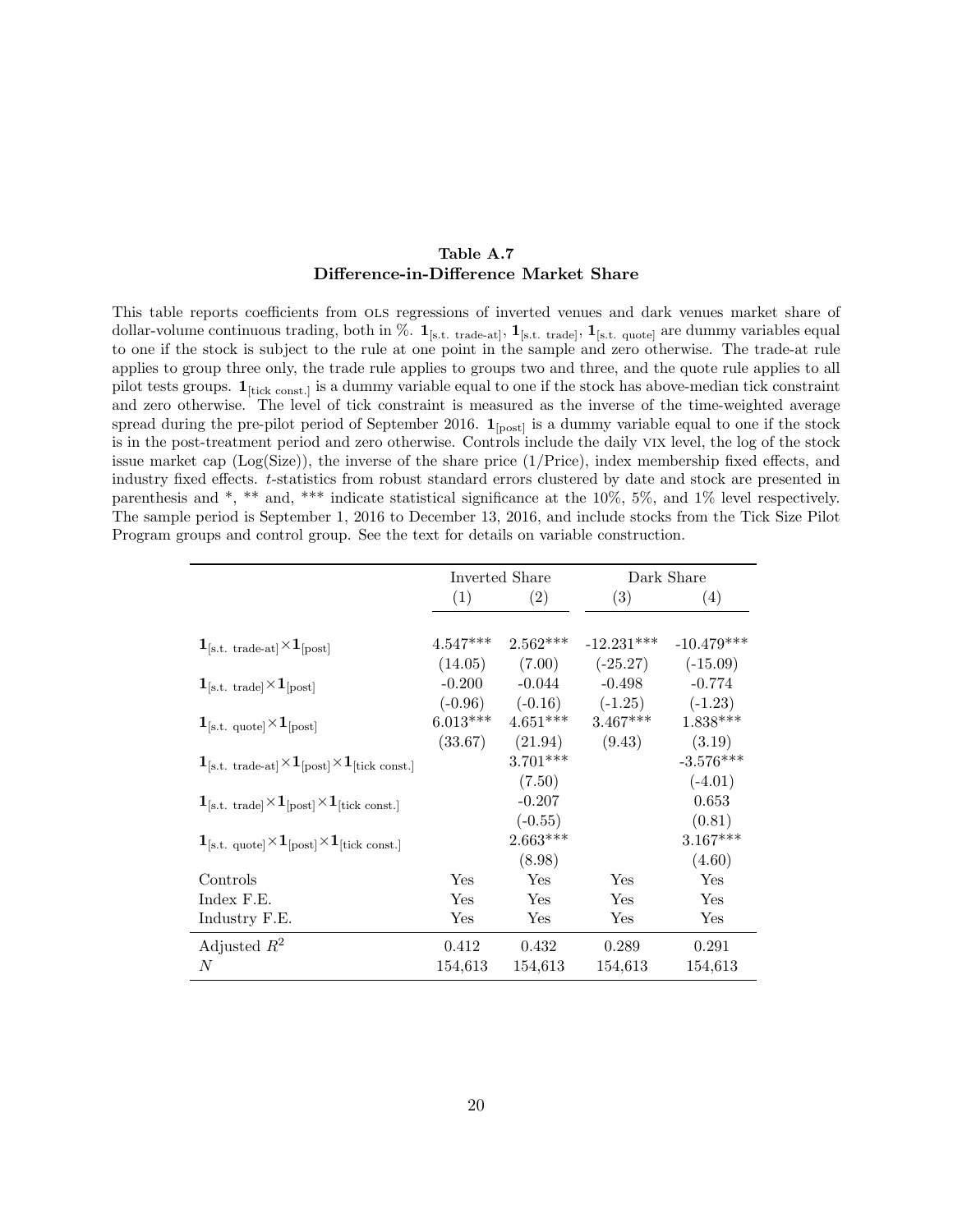### <span id="page-21-1"></span>Table A.8 Execution Rate

<span id="page-21-0"></span>This table reports coefficients from ols regressions of execution rate for top-of-book orders, in %.  $1_{\text{[s.t. trade-at]}}$ ,  $1_{\text{[s.t. trade]}}$ ,  $1_{\text{[s.t. quoted]}}$  are dummy variables equal to one if the stock is subject to the rule at one point in the sample and zero otherwise. The trade-at rule applies to group three only, the trade rule applies to groups two and three, and the quote rule applies to all pilot tests groups.  $1_{\text{[tick const.]}}$  is a dummy variable equal to one if the stock has above-median tick constraint and zero otherwise. The level of tick constraint is measured as the inverse of the time-weighted average spread during the pre-pilot period of September 2016.  $1_{[post]}$  is a dummy variable equal to one if the stock is in the post-treatment period and zero otherwise. Dependent variables are at the stock-venue-day level and results are presented for inverted fee venues and for non-inverted venues separately. Controls include the log of the stock issue market cap (Log(Size)), the inverse of the share price (1/Price), venue fixed effects, index membership fixed effects, and industry fixed effects. t-statistics from robust standard errors clustered by date and stock are presented in parenthesis and \*, \*\* and, \*\*\* indicate statistical significance at the 10%, 5%, and 1% level respectively. The sample period is September and November 2016, and include stocks from the Tick Size Pilot Program groups and control group.

|                                                                                       | Inverted   |           |           | Non-inverted |
|---------------------------------------------------------------------------------------|------------|-----------|-----------|--------------|
|                                                                                       | (1)        | (2)       | (3)       | (4)          |
|                                                                                       |            |           |           |              |
| $1_{\text{[s.t. trade-at]}} \times 1_{\text{[post]}}$                                 | $1.431***$ | $0.932*$  | $0.447*$  | $0.768*$     |
|                                                                                       | (4.23)     | (1.82)    | (1.70)    | (1.88)       |
| $\mathbf{1}_{\text{[s.t. trade]}} \times \mathbf{1}_{\text{[post]}}$                  | $-0.645*$  | $-0.769$  | 0.053     | 0.297        |
|                                                                                       | $(-1.88)$  | $(-1.49)$ | (0.20)    | (0.74)       |
| $1_{\text{[s.t. quote]}} \times 1_{\text{[post]}}$                                    | $0.736***$ | $0.809*$  | $-0.337$  | $-0.020$     |
|                                                                                       | (2.60)     | (1.82)    | $(-1.58)$ | $(-0.06)$    |
| $1_{\text{[s.t. trade-at]}} \times 1_{\text{[post]}} \times 1_{\text{[tick const.]}}$ |            | 0.976     |           | $-0.530$     |
|                                                                                       |            | (1.44)    |           | $(-1.01)$    |
| $1_{\text{[s.t. trade]}} \times 1_{\text{[post]}} \times 1_{\text{[tick const.]}}$    |            | 0.229     |           | $-0.554$     |
|                                                                                       |            | (0.33)    |           | $(-1.06)$    |
| $1_{\text{[s.t. quote]}} \times 1_{\text{[post]}} \times 1_{\text{[tick const.]}}$    |            | $-0.169$  |           | $-0.650$     |
|                                                                                       |            | $(-0.30)$ |           | $(-1.52)$    |
| Controls                                                                              | Yes        | Yes       | Yes       | Yes          |
| Venue F.E.                                                                            | Yes        | Yes       | Yes       | Yes          |
| Index F.E.                                                                            | Yes        | Yes       | Yes       | Yes          |
| Industry F.E.                                                                         | Yes        | Yes       | Yes       | Yes          |
| Adjusted $R^2$                                                                        | 0.105      | 0.108     | 0.374     | 0.380        |
| $\,N$                                                                                 | 13,237     | 13,237    | 25,459    | 25,459       |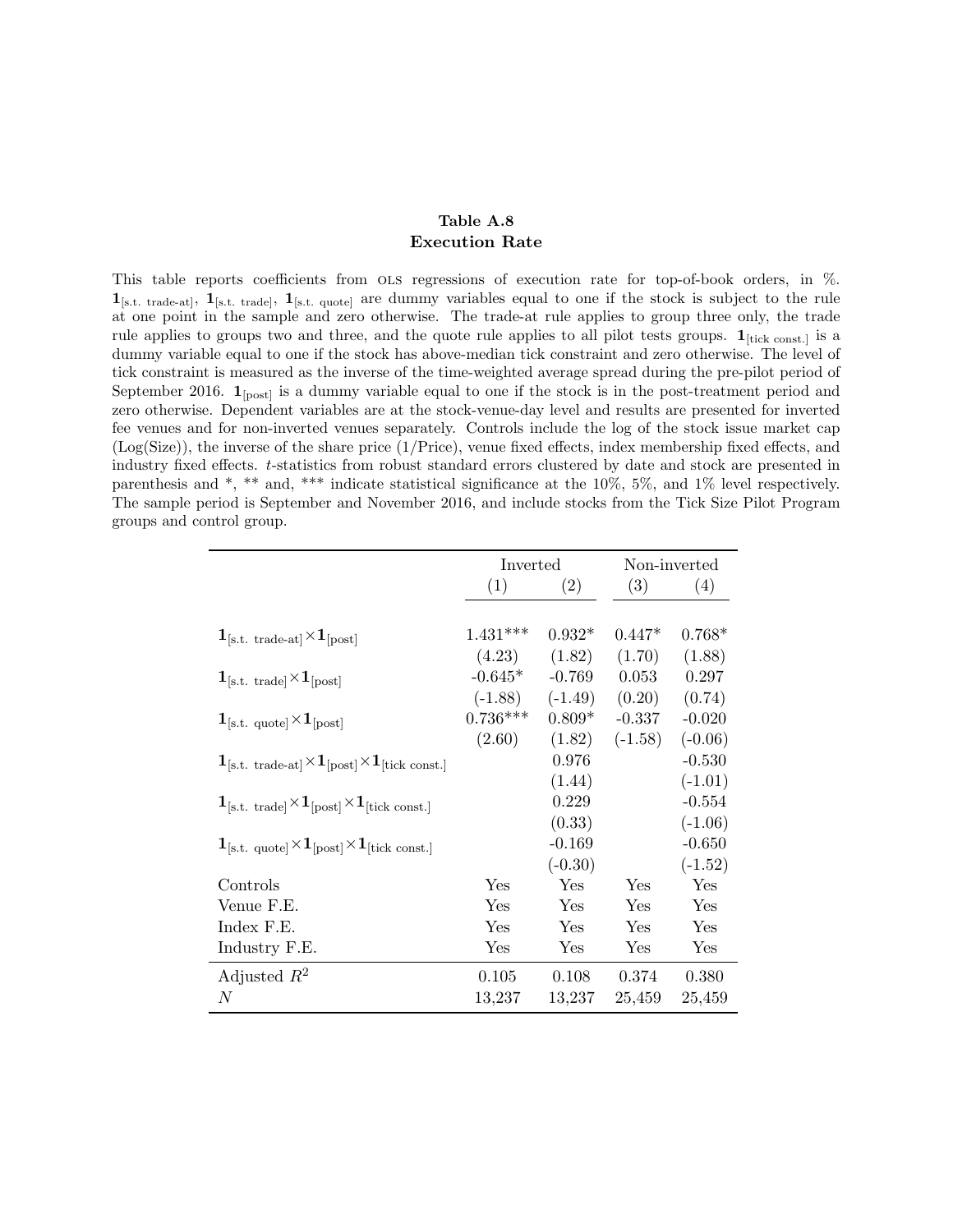### <span id="page-22-1"></span>Table A.9 Cancel-to-Trade Ratio

<span id="page-22-0"></span>This table reports coefficients from ols regressions of log cancel-to-trade ratio, in %. The trade-to-order ratio is defined as trade volume divided by order volume.  $1_{[s.t. \text{ trade-at}]}, 1_{[s.t. \text{ trade}]}, 1_{[s.t. \text{ quote}]}$  are dummy variables equal to one if the stock is subject to the rule at one point in the sample and zero otherwise. The trade-at rule applies to group three only, the trade rule applies to groups two and three, and the quote rule applies to all pilot tests groups.  $\mathbf{1}_{\text{[tick const.]}}$  is a dummy variable equal to one if the stock has above-median tick constraint and zero otherwise. The level of tick constraint is measured as the inverse of the time-weighted average spread during the pre-pilot period of September 2016.  $\mathbf{1}_{[post]}$  is a dummy variable equal to one if the stock is in the post-treatment period and zero otherwise. Dependent variables are at the stock-venueday level and results are presented for inverted fee venues and for non-inverted venues separately. Controls include the daily vix level, the log of the stock issue market cap (Log(Size)), the inverse of the share price (1/Price), venue fixed effects, index membership fixed effects, and industry fixed effects. t-statistics from robust standard errors clustered by date and stock are presented in parenthesis and \*, \*\* and, \*\*\* indicate statistical significance at the 10%, 5%, and 1% level respectively. The sample period is September 1, 2016, to December 13, 2016, and include stocks from the Tick Size Pilot Program groups and control group.

|                                                                                       |             | Inverted    |             | Non-inverted |
|---------------------------------------------------------------------------------------|-------------|-------------|-------------|--------------|
|                                                                                       | (1)         | (2)         | (3)         | (4)          |
|                                                                                       |             |             |             |              |
| $1_{\text{[s.t. trade-at]}} \times 1_{\text{[post]}}$                                 | $-0.102**$  | $-0.072$    | 0.006       | 0.015        |
|                                                                                       | $(-2.64)$   | $(-1.30)$   | (0.20)      | (0.46)       |
| $1_{\text{[s.t. trade]}} \times 1_{\text{[post]}}$                                    | $-0.033$    | $-0.038$    | $-0.026$    | $-0.013$     |
|                                                                                       | $(-1.01)$   | $(-0.83)$   | $(-0.98)$   | $(-0.47)$    |
| $1_{\text{[s.t. quote]}} \times 1_{\text{[post]}}$                                    | $-0.278***$ | $-0.282***$ | $-0.200***$ | $-0.349***$  |
|                                                                                       | $(-8.71)$   | $(-6.68)$   | $(-8.81)$   | $(-14.60)$   |
| $1_{\text{[s.t. trade-at]}} \times 1_{\text{[post]}} \times 1_{\text{[tick const.]}}$ |             | $-0.066$    |             | $-0.016$     |
|                                                                                       |             | $(-1.04)$   |             | $(-0.37)$    |
| $1_{\text{[s.t. trade]}} \times 1_{\text{[post]}} \times 1_{\text{[tick const.]}}$    |             | 0.020       |             | $-0.017$     |
|                                                                                       |             | (0.33)      |             | $(-0.39)$    |
| $1_{\text{[s.t. quote]}} \times 1_{\text{[post]}} \times 1_{\text{[tick const.]}}$    |             | $-0.033$    |             | $0.233***$   |
|                                                                                       |             | $(-0.67)$   |             | (6.85)       |
| Controls                                                                              | Yes         | Yes         | Yes         | Yes          |
| Venue F.E.                                                                            | Yes         | Yes         | Yes         | Yes          |
| Index F.E.                                                                            | Yes         | Yes         | Yes         | Yes          |
| Industry F.E.                                                                         | Yes         | Yes         | Yes         | Yes          |
| Adjusted $R^2$                                                                        | 0.262       | 0.327       | 0.391       | 0.410        |
| N                                                                                     | 223,621     | 223,621     | 443,169     | 443,169      |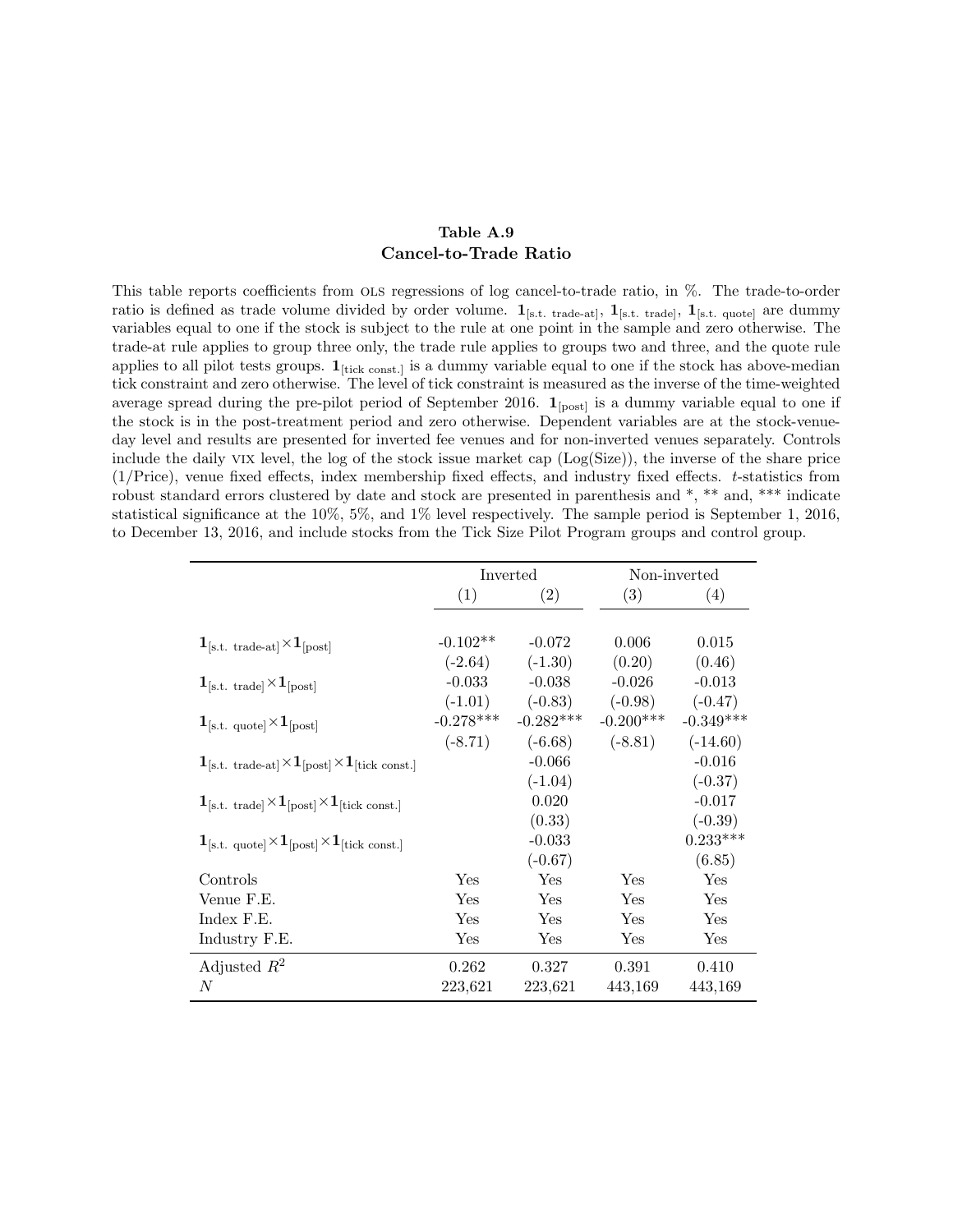### Table A.10 Trade-to-Order Ratio - No Filter

<span id="page-23-0"></span>This table reports coefficients from ols regressions of unfiltered trade-to-order ratio, in %. The trade-to-order ratio is defined as trade volume divided by order volume.  $1_{[s.t. \text{ trade-at}]}, 1_{[s.t. \text{ trade}]}, 1_{[s.t. \text{ quote}]}$  are dummy variables equal to one if the stock is subject to the rule at one point in the sample and zero otherwise. The trade-at rule applies to group three only, the trade rule applies to groups two and three, and the quote rule applies to all pilot tests groups.  $1_{\text{[tick const.]}}$  is a dummy variable equal to one if the stock has above-median tick constraint and zero otherwise. The level of tick constraint is measured as the inverse of the time-weighted average spread during the pre-pilot period of September 2016.  $\mathbf{1}_{[post]}$  is a dummy variable equal to one if the stock is in the post-treatment period and zero otherwise. Dependent variables are at the stock-venueday level and results are presented for inverted fee venues and for non-inverted venues separately. Controls include the daily vix level, the log of the stock issue market cap (Log(Size)), the inverse of the share price (1/Price), venue fixed effects, index membership fixed effects, and industry fixed effects. t-statistics from robust standard errors clustered by date and stock are presented in parenthesis and \*, \*\* and, \*\*\* indicate statistical significance at the 10%, 5%, and 1% level respectively. The sample period is September 1, 2016, to December 13, 2016, and include stocks from the Tick Size Pilot Program groups and control group. No filter is applied based on the number of trades or orders.

|                                                                                       |            | Inverted   |            | Non-inverted |
|---------------------------------------------------------------------------------------|------------|------------|------------|--------------|
|                                                                                       | (1)        | (2)        | (3)        | (4)          |
|                                                                                       |            |            |            |              |
| $\mathbf{1}_{\text{[s.t. trade-at]}} \times \mathbf{1}_{\text{[post]}}$               | $1.020***$ | $0.623***$ | $0.513***$ | $0.603***$   |
|                                                                                       | (5.94)     | (3.69)     | (3.85)     | (3.64)       |
| $\mathbf{1}_{\text{[s.t. trade]}} \times \mathbf{1}_{\text{[post]}}$                  | $0.279*$   | $0.251*$   | 0.160      | 0.134        |
|                                                                                       | (1.73)     | (1.80)     | (1.57)     | (0.98)       |
| $1_{\text{[s.t. quote]}} \times 1_{\text{[post]}}$                                    | $-0.127$   | 0.125      | $0.287***$ | $0.706***$   |
|                                                                                       | $(-0.89)$  | (1.04)     | (3.18)     | (6.62)       |
| $1_{\text{[s.t. trade-at]}} \times 1_{\text{[post]}} \times 1_{\text{[tick const.]}}$ |            | $0.780**$  |            | $-0.162$     |
|                                                                                       |            | (2.39)     |            | $(-0.76)$    |
| $1_{\text{[s.t. trade]}} \times 1_{\text{[post]}} \times 1_{\text{[tick const.]}}$    |            | 0.040      |            | 0.037        |
|                                                                                       |            | (0.13)     |            | (0.21)       |
| $1_{\text{[s.t. quote]}} \times 1_{\text{[post]}} \times 1_{\text{[tick const.]}}$    |            | $-0.501*$  |            | $-0.774***$  |
|                                                                                       |            | $(-1.86)$  |            | $(-5.23)$    |
| Controls                                                                              | Yes        | Yes        | Yes        | Yes          |
| Venue F.E.                                                                            | Yes        | Yes        | Yes        | Yes          |
| Index F.E.                                                                            | Yes        | Yes        | Yes        | Yes          |
| Industry F.E.                                                                         | Yes        | Yes        | Yes        | Yes          |
| Adjusted $R^2$                                                                        | 0.093      | 0.120      | 0.155      | 0.162        |
| $\boldsymbol{N}$                                                                      | 385,113    | 385,113    | 758,527    | 758,527      |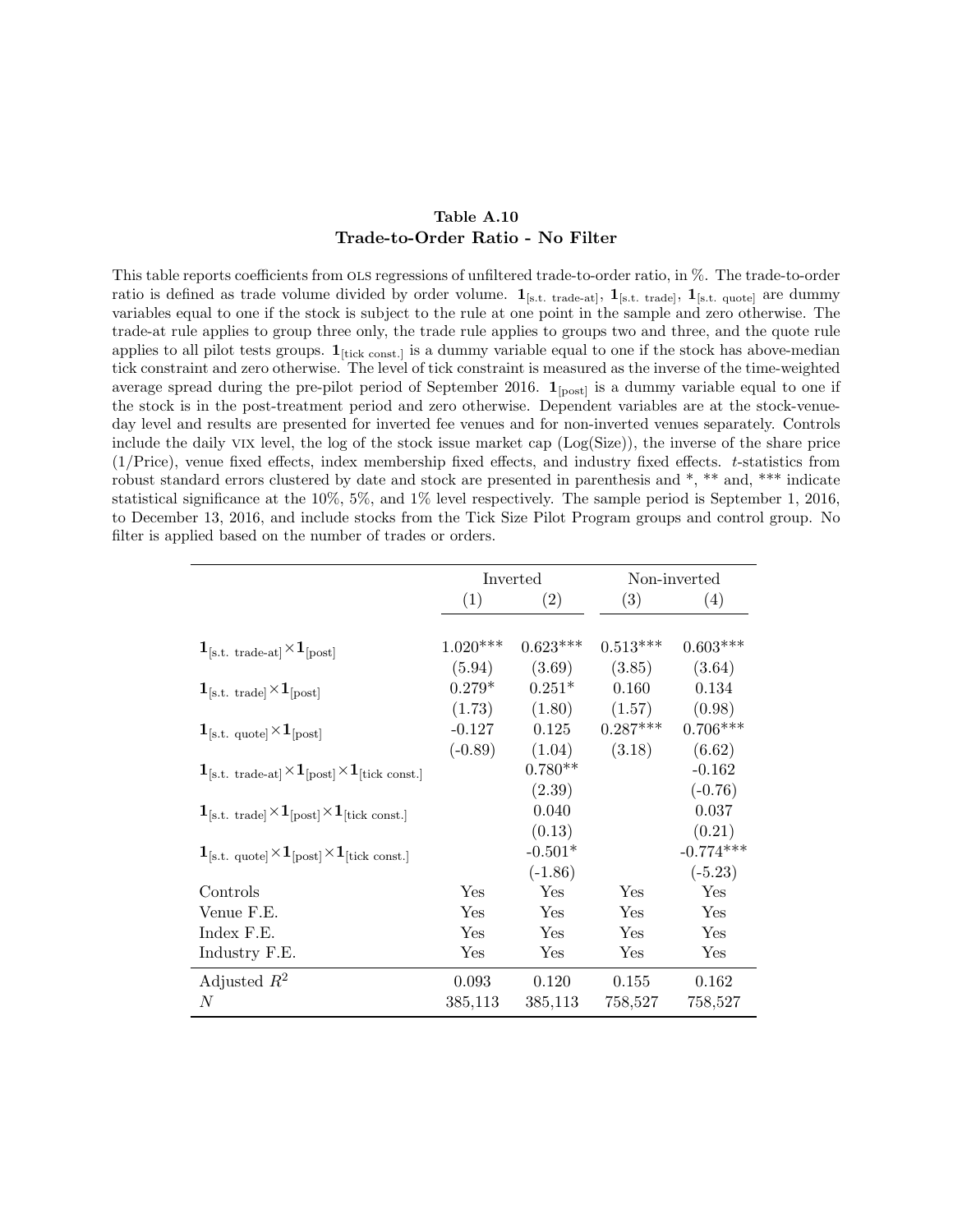### Table A.11 Group Stratum Categories

<span id="page-24-0"></span>This table presents the cutoff values of the categories used for the stratified sampling group assignment. Each stock is classified as having low, medium or high: market capitalization on the last day of the measurement period (in \$ millions), share price based on the measurement period VWAP, and volume based on the consolidated average daily volume during the measurement period. The measurement period is the three-calendar-month period ending at least 30 days prior to the effective date of the Tick Size Pilot program.

|                 | Market Cap      |                   | Share Price Avg. Daily Volume |
|-----------------|-----------------|-------------------|-------------------------------|
| $_{\text{Low}}$ | $<$ \$200M      | $<$ \$10.09       | $<$ \$53,055                  |
| Medium          | $$200M - $745M$ | $$10.09 - $23.96$ | $$53,055 - $225,967$          |
| High            | > \$745M        | > \$23.96         | $>$ \$225,967                 |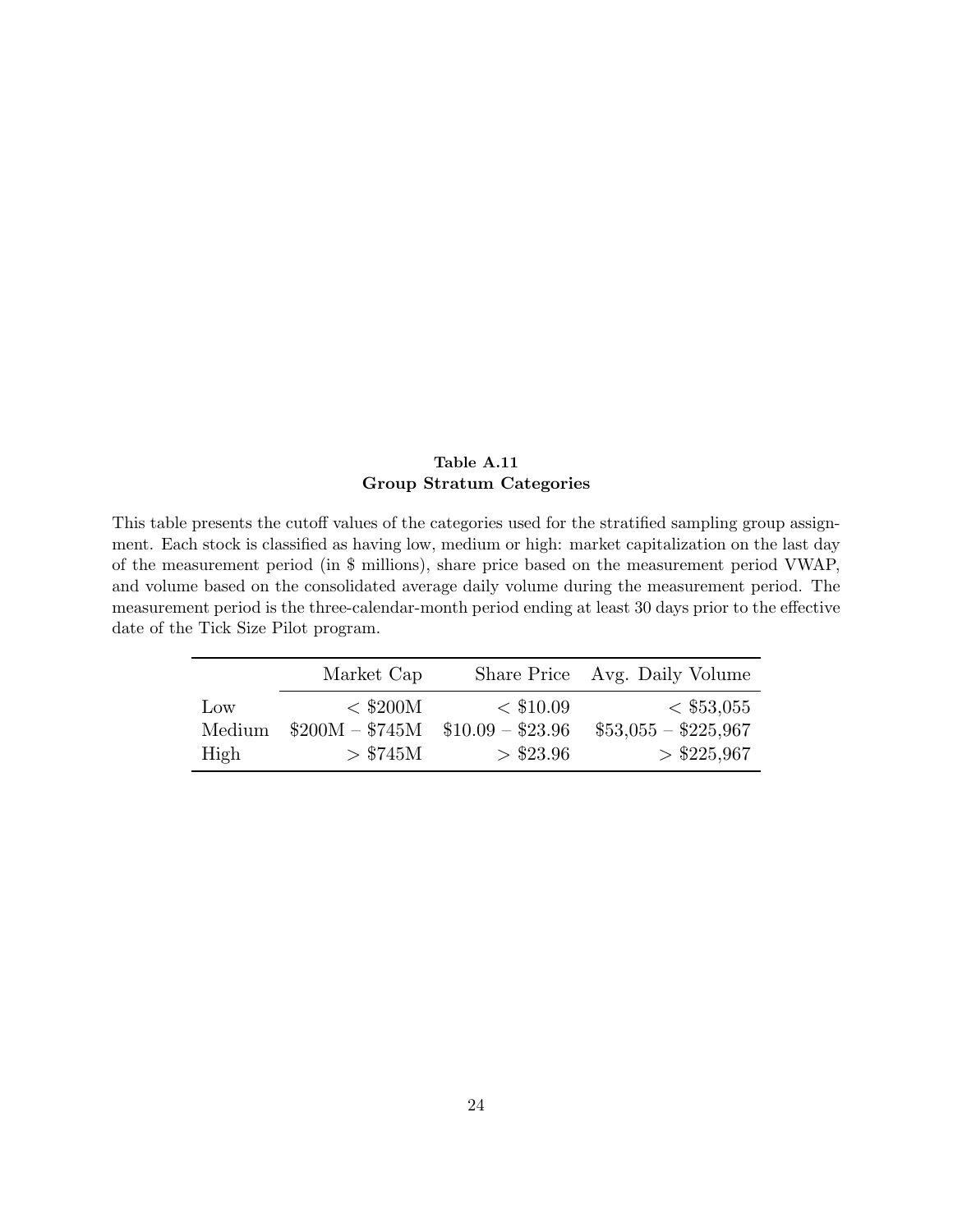### Table A.12Pricing Efficiency

<span id="page-25-1"></span>This table reports coefficients from OLS regressions of price efficiency measures on inverted venues market share and dark venues market share, both in decimals, rule dummies  $(1_{[\text{trade}]})$ , and  $1_{[\text{quote}]})$ , and controls. These regressions are the uninstrumented versions of iv-2sls regressions presented in Table [5.](#page-21-1) The price efficiency measures are the absolute difference between one and the variance ratio  $(|1 - VR|)$ , the 15-seconds midpoint return auto-correlation  $(AC (15 sec))$  and the 15-seconds midpoint return market cross-<br>- consisting  $(CC (15 sec))$ . The trade at mile smiles to many three subsets the trade will smalle to ma correlation (CC (15 sec)). The trade-at rule applies to group three only, the trade rule applies to groups two and three, and the quote rule applies to all <sup>p</sup>ilot tests groups. Controls include the daily vix level, the log of the stock issue market cap (Log(Size)), the inverse of the share price (1/Price), index membership fixed effects, and industry fixed effects. Results are presented for the full sample, and for two sub-samples of stocks with below and above median tick constraint. The level of tick constraint is measuredas the inverse of the time-weighted average spread during the pre-pilot period of September 2016. t-statistics from robust standard errors clustered by date and stock are presented in parenthesis and \*, \*\* and, \*\*\* indicate statistical significance at the 10%, 5%,and 1% level respectively. The sample period is September 1, 2016 to December 13, 2016, and include stocks from the Tick Size PilotProgram groups and control group. See the text for details on variable construction.

<span id="page-25-0"></span>

|                               | Full Sample |             |             |     | Low Tick Constraint                |             | High Tick Constraint |                                     |             |  |
|-------------------------------|-------------|-------------|-------------|-----|------------------------------------|-------------|----------------------|-------------------------------------|-------------|--|
|                               | $ 1 - VR $  | AC(15 sec)  | CC(15 sec)  |     | $ 1 - VR $ AC (15 sec) CC (15 sec) |             | $ 1 - VR $           | $\rm AC$ (15 sec) $\rm CC$ (15 sec) |             |  |
|                               | (1)         | (2)         | (3)         | (4) | (5)                                | (6)         | (7)                  | (8)                                 | (9)         |  |
| Inverted Share                |             | $-0.019***$ | $-0.002$    |     | $-0.010$                           | $0.013***$  |                      | $-0.030***$                         | $-0.013*$   |  |
|                               |             | $(-2.95)$   | $(-0.30)$   |     | $(-1.12)$                          | (2.68)      |                      | $(-3.95)$                           | $(-1.70)$   |  |
| Dark Share                    |             | $-0.019***$ | $-0.010***$ |     | $-0.020***$                        | $-0.003***$ |                      | $-0.015***$                         | $-0.025***$ |  |
|                               |             | $(-9.13)$   | $(-7.85)$   |     | $(-7.59)$                          | $(-2.83)$   |                      | $(-5.22)$                           | $(-9.45)$   |  |
| $\mathbf{1}_{[\text{trade}]}$ |             | $0.004**$   | $-0.002$    |     | $0.005*$                           | $-0.001$    |                      | $0.004*$                            | $-0.004*$   |  |
|                               |             | (2.48)      | $(-1.35)$   |     | (1.87)                             | $(-0.54)$   |                      | (1.86)                              | $(-1.80)$   |  |
| $\mathbf{1}_{\text{[quote]}}$ |             | $-0.008***$ | $-0.012***$ |     | $-0.014***$                        | $-0.002$    |                      | $-0.002$                            | $-0.021***$ |  |
|                               |             | $(-4.93)$   | $(-8.23)$   |     | $(-5.14)$                          | $(-1.52)$   |                      | $(-1.16)$                           | $(-9.64)$   |  |
| <b>VIX</b>                    |             | $0.004***$  | $-0.006***$ |     | $0.002***$                         | $-0.006***$ |                      | $0.004***$                          | $-0.006***$ |  |
|                               |             | (13.42)     | $(-15.88)$  |     | (5.70)                             | $(-13.48)$  |                      | (11.40)                             | $(-11.98)$  |  |
| Log(Size)                     |             | $-0.003***$ | $0.016***$  |     | 0.000                              | $0.014***$  |                      | $-0.004***$                         | $0.016***$  |  |
|                               |             | $(-4.71)$   | (17.82)     |     | (0.24)                             | (13.96)     |                      | $(-5.64)$                           | (14.91)     |  |
| $1/\text{Price}$              |             | $-0.021***$ | $0.011***$  |     | 0.002                              | $0.039***$  |                      | $-0.017***$                         | $-0.013**$  |  |
|                               |             | $(-3.79)$   | (2.67)      |     | (0.18)                             | (5.83)      |                      | $(-2.80)$                           | $(-2.37)$   |  |
| Pilot Group F.E.              |             | Yes         | Yes         |     | Yes                                | Yes         |                      | Yes                                 | Yes         |  |
| Index F.E.                    |             | Yes         | Yes         |     | Yes                                | Yes         |                      | Yes                                 | Yes         |  |
| Industry F.E.                 |             | Yes         | Yes         |     | Yes                                | Yes         |                      | Yes                                 | Yes         |  |
| Date F.E.                     |             | Yes         | Yes         |     | Yes                                | Yes         |                      | Yes                                 | Yes         |  |
| Adjusted $R^2$                |             | 0.017       | 0.373       |     | 0.018                              | 0.356       |                      | 0.016                               | 0.399       |  |
| $\boldsymbol{N}$              |             | 154,613     | 154,480     |     | 75,028                             | 74,943      |                      | 79,580                              | 79,532      |  |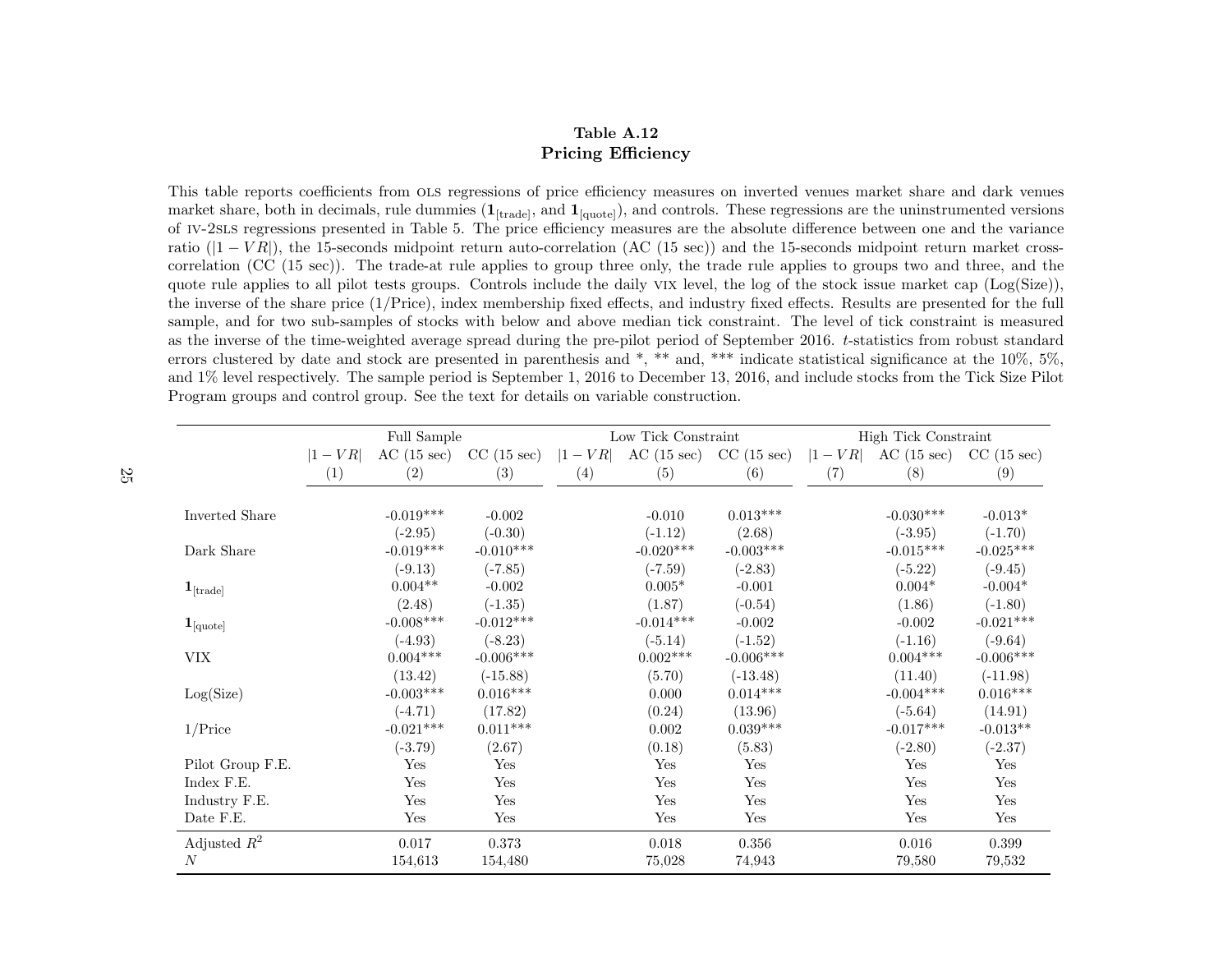### <span id="page-26-1"></span>Table A.13Liquidity

This table reports coefficients from OLS regressions of liquidity measures on inverted venues market share and dark venues market<br>chare hath in desirmals nuls dummise (1, and 1, and 2, and septuals. The liquidity measures share, both in decimals, rule dummies  $(1_{[\text{trade}]})$ , and  $1_{[\text{quote}]})$ , and controls. The liquidity measures are the relative spread, the effective spread, the 1-minute realized spread and the 1-minute price impact. These regressions are the uninstrumented versions of iv-2sls regressions presented in Table [6.](#page-22-1) The trade-at rule applies to group three only, the trade rule applies to groups two and three, and the quote rule applies to all <sup>p</sup>ilot tests groups. Controls include the daily vix level, the log of the stock issue market cap (Log(Size)), the inverse of the share price (1/Price), <sup>p</sup>ilot group fixed effects, index membership fixed effects, industry fixed effects, and date fixed effects. Results are presented for the full sample, and for two sub-samples of stocks with below and above median tick constraint.The level of tick constraint is measured as the inverse of the time-weighted average spread during the pre-pilot period of September2016. t-statistics from robust standard errors clustered by date and stock are presented in parenthesis and \*, \*\* and, \*\*\* indicate statistical significance at the 10%, 5%, and 1% level respectively. The sample period is September 1, 2016 to December 13, 2016, andinclude stocks from the Tick Size Pilot Program groups and control group. See the text for details on variable construction.

<span id="page-26-0"></span>

|                               | Full Sample |             |             |             | Low Tick Constraint |             |             |             | <b>High Tick Constraint</b> |             |             |             |
|-------------------------------|-------------|-------------|-------------|-------------|---------------------|-------------|-------------|-------------|-----------------------------|-------------|-------------|-------------|
|                               | Rel. Spd.   | Eff. Spd.   | Real. Spd.  | Prc. Impact | Rel. Spd.           | Eff. Spd.   | Real. Spd.  | Prc. Impact | Rel. Spd.                   | Eff. Spd.   | Real. Spd.  | Prc. Impact |
|                               | (1)         | (2)         | (3)         | (4)         | (5)                 | (6)         | (7)         | (8)         | (9)                         | (10)        | (11)        | (12)        |
|                               |             |             |             |             |                     |             |             |             |                             |             |             |             |
| <b>Inverted Share</b>         | $-2.172***$ | $-1.127***$ | $-0.392***$ | $-0.721***$ | $-1.808***$         | $-0.866***$ | $-0.102$    | $-0.759***$ | $-1.163***$                 | $-0.820***$ | $-0.239***$ | $-0.576***$ |
|                               | $(-9.25)$   | $(-9.31)$   | $(-4.03)$   | $(-16.30)$  | $(-5.40)$           | $(-4.89)$   | $(-0.71)$   | $(-11.83)$  | $(-7.70)$                   | $(-9.63)$   | $(-3.98)$   | $(-12.39)$  |
| Dark Share                    | 0.014       | 0.002       | $0.475***$  | $-0.462***$ | $0.236***$          | $0.123**$   | $0.639***$  | $-0.502***$ | $-0.167***$                 | $-0.118***$ | $0.262***$  | $-0.378***$ |
|                               | (0.23)      | (0.05)      | (13.21)     | $(-26.54)$  | (2.95)              | (2.59)      | (13.87)     | $(-22.73)$  | $(-3.41)$                   | $(-3.07)$   | (8.90)      | $(-15.05)$  |
| $\mathbf{1}_{[\text{trade}]}$ | $0.067*$    | 0.024       | 0.025       | $-0.003$    | 0.073               | 0.049       | $0.047*$    | $-0.001$    | 0.039                       | $-0.008$    | $-0.006$    | $-0.002$    |
|                               | (1.80)      | (1.02)      | (1.37)      | $(-0.27)$   | (1.23)              | (1.52)      | (1.69)      | $(-0.06)$   | (1.02)                      | $(-0.29)$   | $(-0.32)$   | $(-0.21)$   |
| $1_{\text{[quote]}}$          | $0.327***$  | $0.238***$  | $0.119***$  | $0.120***$  | 0.071               | $0.064**$   | 0.026       | $0.041***$  | $0.489***$                  | $0.377***$  | $0.195***$  | $0.183***$  |
|                               | (9.20)      | (10.89)     | (6.96)      | (12.50)     | (1.29)              | (2.13)      | (1.01)      | (2.99)      | (14.48)                     | (14.90)     | (10.99)     | (16.93)     |
| <b>VIX</b>                    | $0.274***$  | $0.158***$  | $0.096***$  | $0.060***$  | $0.291***$          | $0.166***$  | $0.099***$  | $0.062***$  | $0.090***$                  | $0.059***$  | $0.023***$  | $0.036***$  |
|                               | (21.24)     | (21.34)     | (17.13)     | (24.42)     | (14.27)             | (14.39)     | (11.34)     | (17.48)     | (6.92)                      | (5.94)      | (3.74)      | (8.79)      |
| Log(Size)                     | $-0.562***$ | $-0.325***$ | $-0.212***$ | $-0.109***$ | $-0.598***$         | $-0.341***$ | $-0.225***$ | $-0.109***$ | $-0.185***$                 | $-0.120***$ | $-0.055***$ | $-0.064***$ |
|                               | $(-20.45)$  | $(-21.06)$  | $(-18.07)$  | $(-21.16)$  | $(-13.69)$          | $(-14.12)$  | $(-12.19)$  | $(-14.26)$  | $(-6.77)$                   | $(-5.80)$   | $(-4.31)$   | $(-7.59)$   |
| $1/\text{Price}$              | $-0.690***$ | 0.172       | $-0.155$    | $0.336***$  | $1.489**$           | $1.560***$  | $0.857***$  | $0.667***$  | $1.423***$                  | $1.255***$  | $0.711***$  | $0.552***$  |
|                               | $(-3.16)$   | (1.16)      | $(-1.45)$   | (5.36)      | (2.42)              | (4.18)      | (2.92)      | (6.56)      | (3.55)                      | (4.08)      | (3.79)      | (4.42)      |
| Pilot Group F.E.              | Yes         | Yes         | Yes         | Yes         | Yes                 | Yes         | Yes         | Yes         | Yes                         | Yes         | Yes         | Yes         |
| Index F.E.                    | Yes         | Yes         | Yes         | Yes         | Yes                 | Yes         | Yes         | Yes         | Yes                         | Yes         | Yes         | Yes         |
| Industry F.E.                 | Yes         | Yes         | Yes         | Yes         | Yes                 | Yes         | Yes         | Yes         | Yes                         | Yes         | Yes         | Yes         |
| Date F.E.                     | Yes         | Yes         | Yes         | Yes         | Yes                 | Yes         | Yes         | Yes         | Yes                         | Yes         | Yes         | Yes         |
| Adjusted $R^2$                | 0.337       | 0.369       | 0.228       | 0.207       | 0.325               | 0.355       | 0.222       | 0.179       | 0.491                       | 0.572       | 0.329       | 0.319       |
| N                             | 154,613     | 154,262     | 154,262     | 154,262     | 75,028              | 74,694      | 74,694      | 74,694      | 79,580                      | 79,563      | 79,563      | 79,563      |